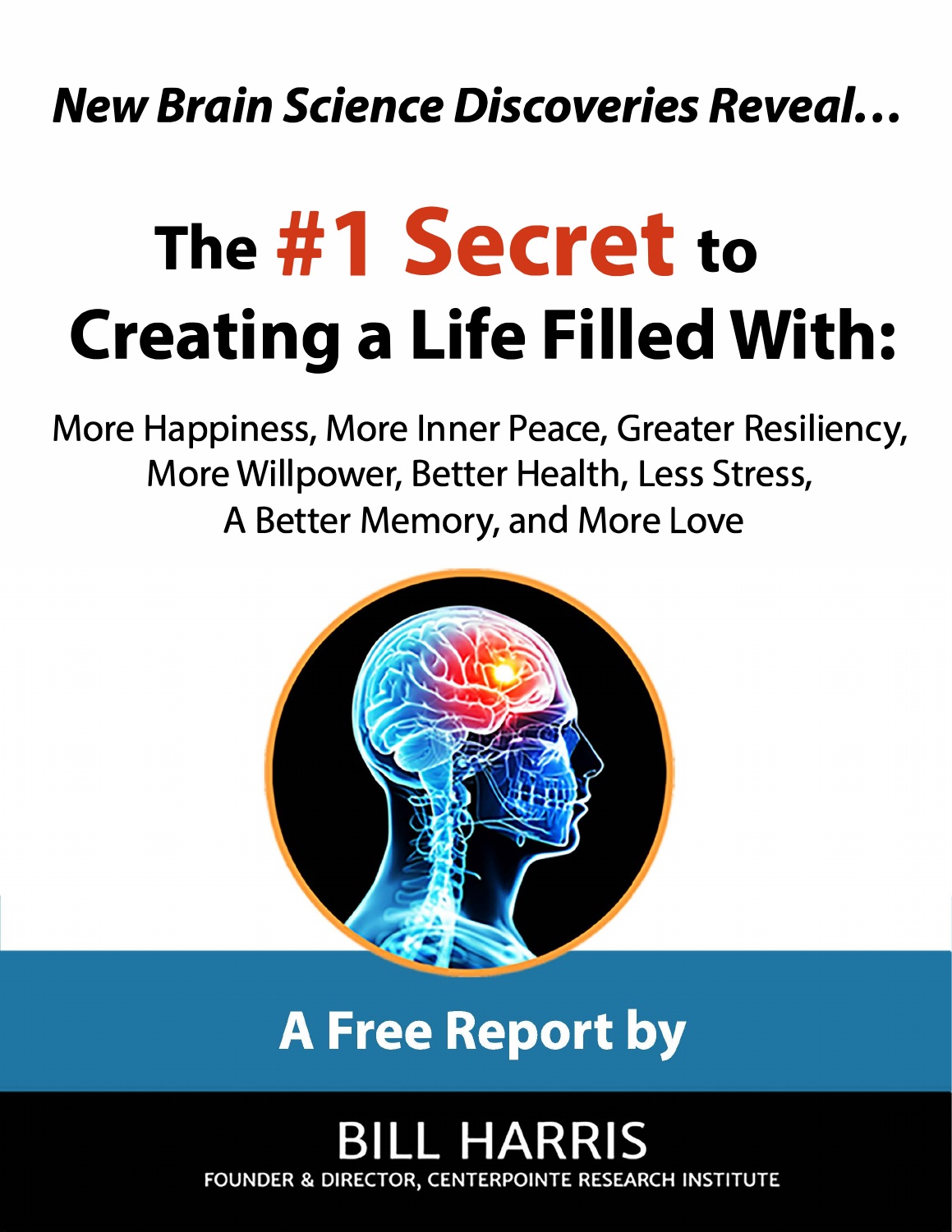### **Hello and welcome.**

My name is Bill Harris.

I am very glad you requested this free report.

The information in this report is powerful and has the potential to change your life for the better.

### So please, **do read the whole thing**.

Before we begin, I want to talk about another powerful method for creating positive change in your life: meditation.

The benefits of meditation have been known for thousands of years. Long-term meditators have a certain je ne sais quoi, a presence, and an enviable way of carrying themselves.

When we see an experienced meditator, we often think, "I wish I could be like that!"

What's more, in the last several decades scientists have confirmed the benefits of meditation with stacks of research studies, and have even identified the parts of the brain that are changed by meditation.

### **Apparently, though, many people are saying, "So what?"**

Despite the research and the astounding positive changes meditation creates, even those who know they should be meditating have trouble sticking with it.

Let's face it. Meditation is difficult to learn, it takes a long time to master, and it takes a long time to see real results.

There is a solution to this problem, though – in fact, a rather elegant one.

In addition to validating the benefits of meditation, modern research has also led to the creation of technological ways to create the brain states and benefits of traditional meditation.

And, to allow anyone to get the same result in a fraction of the time.

One such tool is the audio technology Holosync that I created in 1985. (Since then, Holosync has been used by over 2.2 million people in 193 countries and has been recommended by the top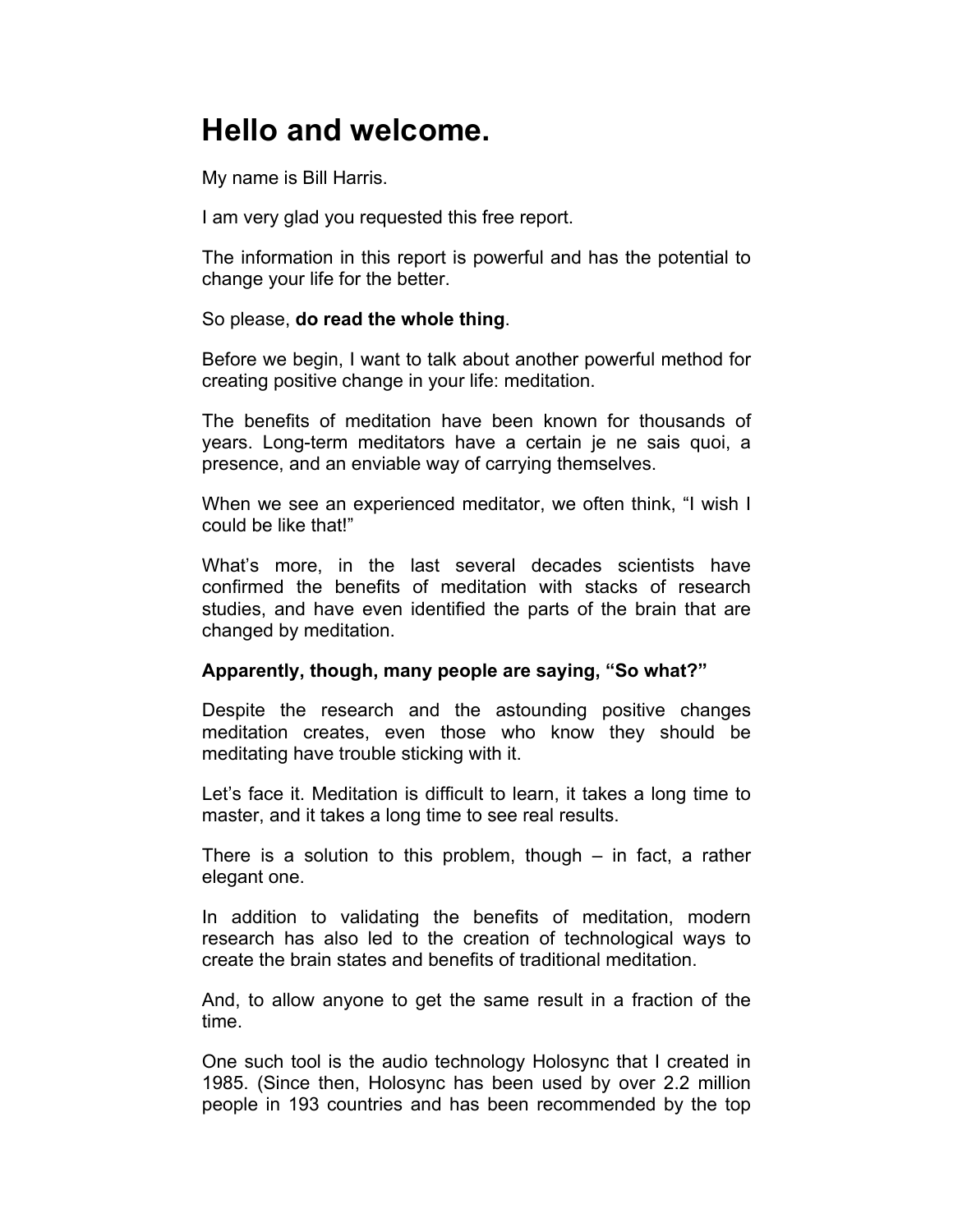meditation and personal growth teachers.)

Holosync allows one to skip the long learning curve and meditate deeply the first time and every time – and begin seeing results right away.

If you're ready to see these results for yourself, I highly recommend you try Holosync.

To experience the brain-changing effects of Holosync for yourself, ju[st click here.](http://challenge.centerpointe.com/you-wealth-revolution-sign-up/)

The link above gives you access to a free online experiential event–the 5-Day Holosync Challenge.

Once a day for 5 days you'll watch a short video, then you'll experience 14-minutes of world-famous brain-changing Holosync.

I promise that this will be a lot of fun…

...and give you a great demonstration of what Holosync can do for you (and your brain) – even in a short 5 days.

There is no cost to be a part of this unique event.

## **Take The Challenge**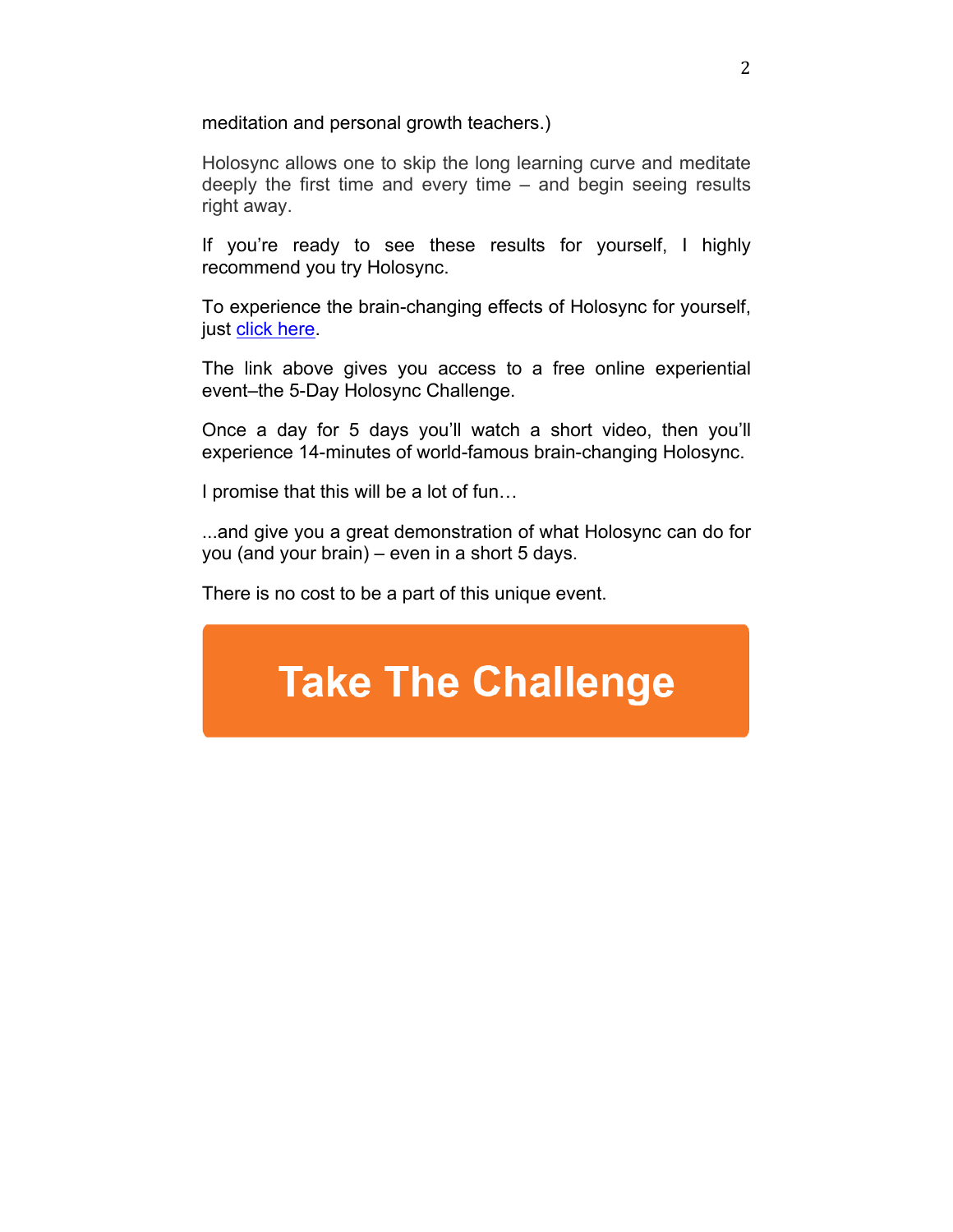### **Table of Contents**

| The Four Things You Could Have a Choice About6 |  |
|------------------------------------------------|--|
|                                                |  |
|                                                |  |
| Foiling the Dopamine Devil on Your Shoulder22  |  |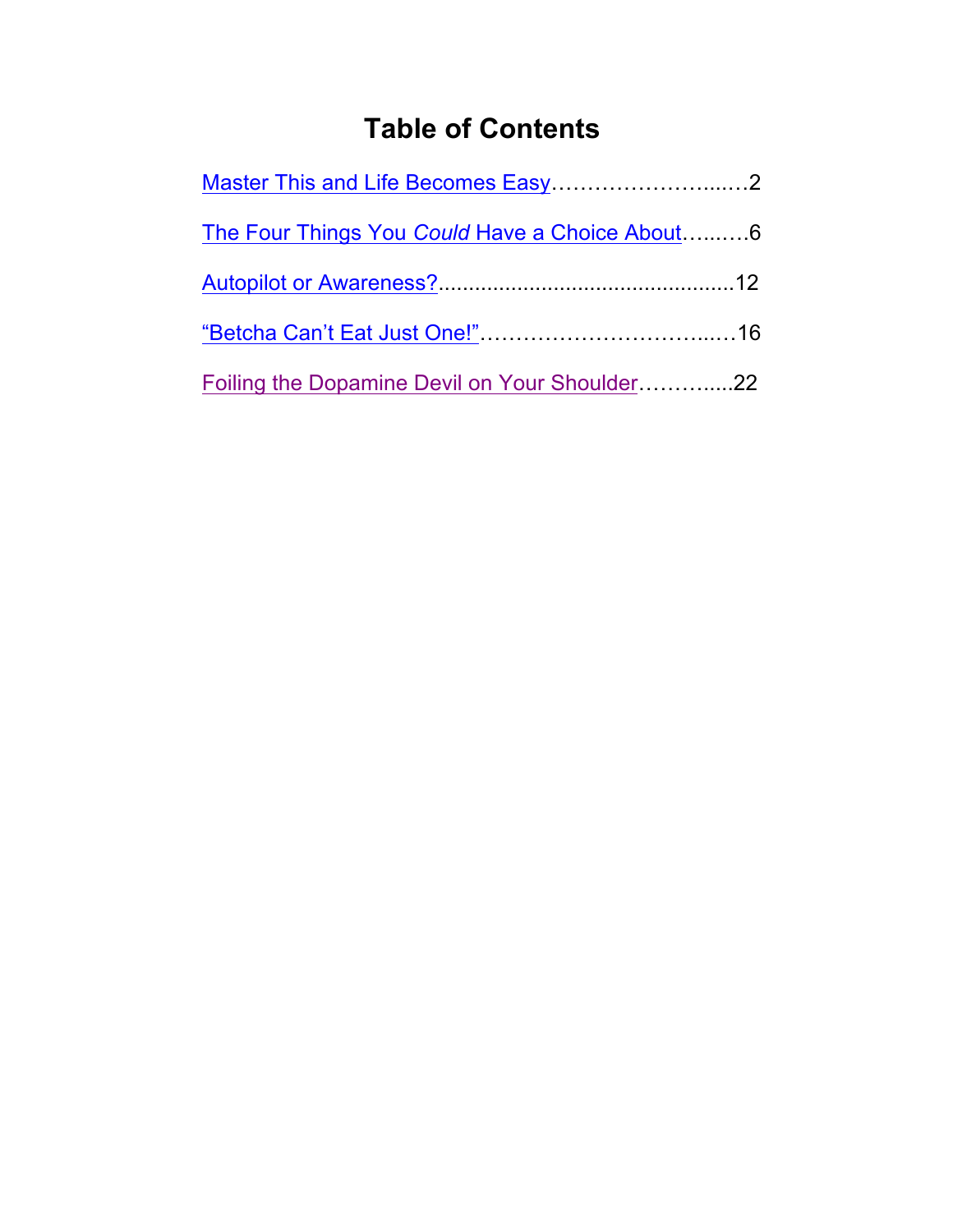### <span id="page-4-0"></span>**MASTER THIS AND LIFE BECOMES EASY**

### *In this chapter you'll learn…*

- **The 4 areas of life where you could have a choice (but don't right now)...**
- **Why you don't have choice in these areas...**
- **What you need to do so you** *can* **have choice in these areas...**
- **And more...**

**'m guessing that you may have already been around the**  I'm guessing that you may have already been around the block a few times in terms of trying to make your life better. You may have read self help books. You may have been to personal growth or self-improvement seminars.

And, probably some of what you've done has helped. I know these things helped me when I did them years ago. I wondered, though (and perhaps you've also wondered), why they didn't work as well as they were supposed to work.

I believe I've found the answer to that question.

I realized that there's something more fundamental to a well-lived life than merely mastering the how-to. The how-to is, of course, important, but there's something more fundamental, something that underlies the how-to—and the "how-to-be". It allows you to take purposeful action once you have the how-to, but it also allows you to just plain feel good, to be more comfortable in your own skin....

...and to be a more loving and compassionate person.

So let me tell you about these fundamentals, because not having your head around them might just be the missing piece (as it was for me), and the reason why all the other steps you've taken haven't worked quite as well as you'd hoped (or perhaps haven't worked at all, in some cases).

As I explain these fundamentals, and how one leads to the next, until we finally get to the nuts and bolts I think you'll agree that this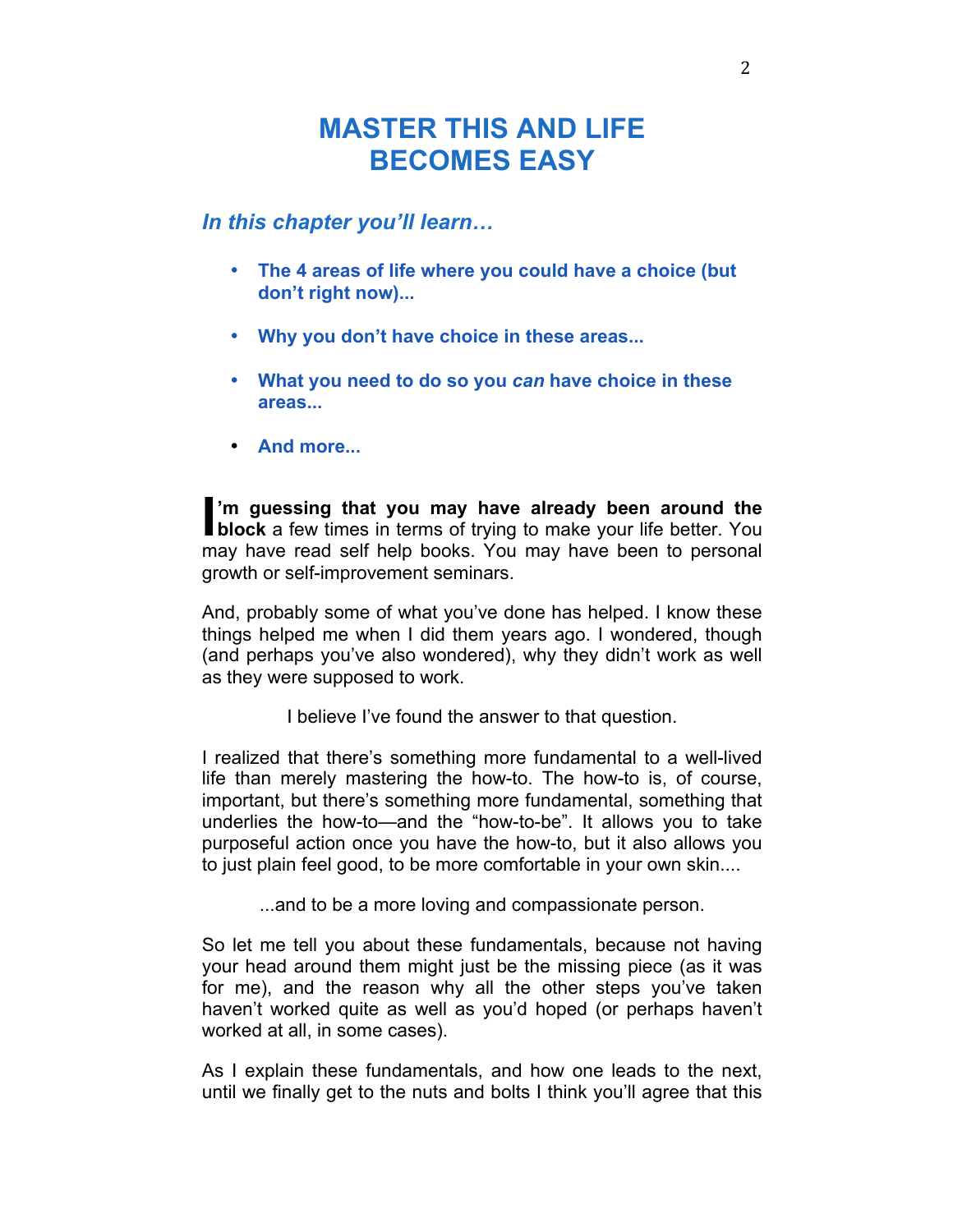makes more sense than any other explanation of the human condition you've heard.

What's more, it's extremely practical, and actually not that difficult to implement.

It took me quite a while to figure this out, but one of the key insights I've had—in fact, THE key insight, I think, is that...

> ...Life is all about increasing the amount of *choice* you have.

Certainly that's true about your external life—the more you can choose where you live, what you do for a living, how much money you make, who you spend your life with, and so forth, obviously the more pleasant and fulfilling your life can be.

And though these external choices are important, I'm also talking about choice in another sense. To make it clear exactly what I mean, let's take a look at three categories:

- 1. Those things we *could* have a choice about...
- 2. Those we'll never have a choice about, and...
- 3. Those we can merely influence.

First of all, there are many things over which we have *absolutely no choice.*

For instance, everything in this world is impermanent, including you. Every person, situation, or thing eventually comes to an end, goes away, or falls apart. We have no choice about this, even though it causes a lot of human suffering. It's built into the universe.

We also have no choice about the weather, earthquakes, the sun, gravity, that we're sensitive and need a certain temperature range or we can't live, that we need food, water, shelter, love, and so forth.

We also can't do much about what other people do. Have you noticed that it's really hard to get other people to do what you want them to do? I certainly have. Other people have their own agenda, and that agenda often gets in the way of your ability to get what you want.

So, when you think about it, there are quite a few things in life over which you really have no control, no choice. That's just the way it is. My suggestion, then, is not to worry about these things...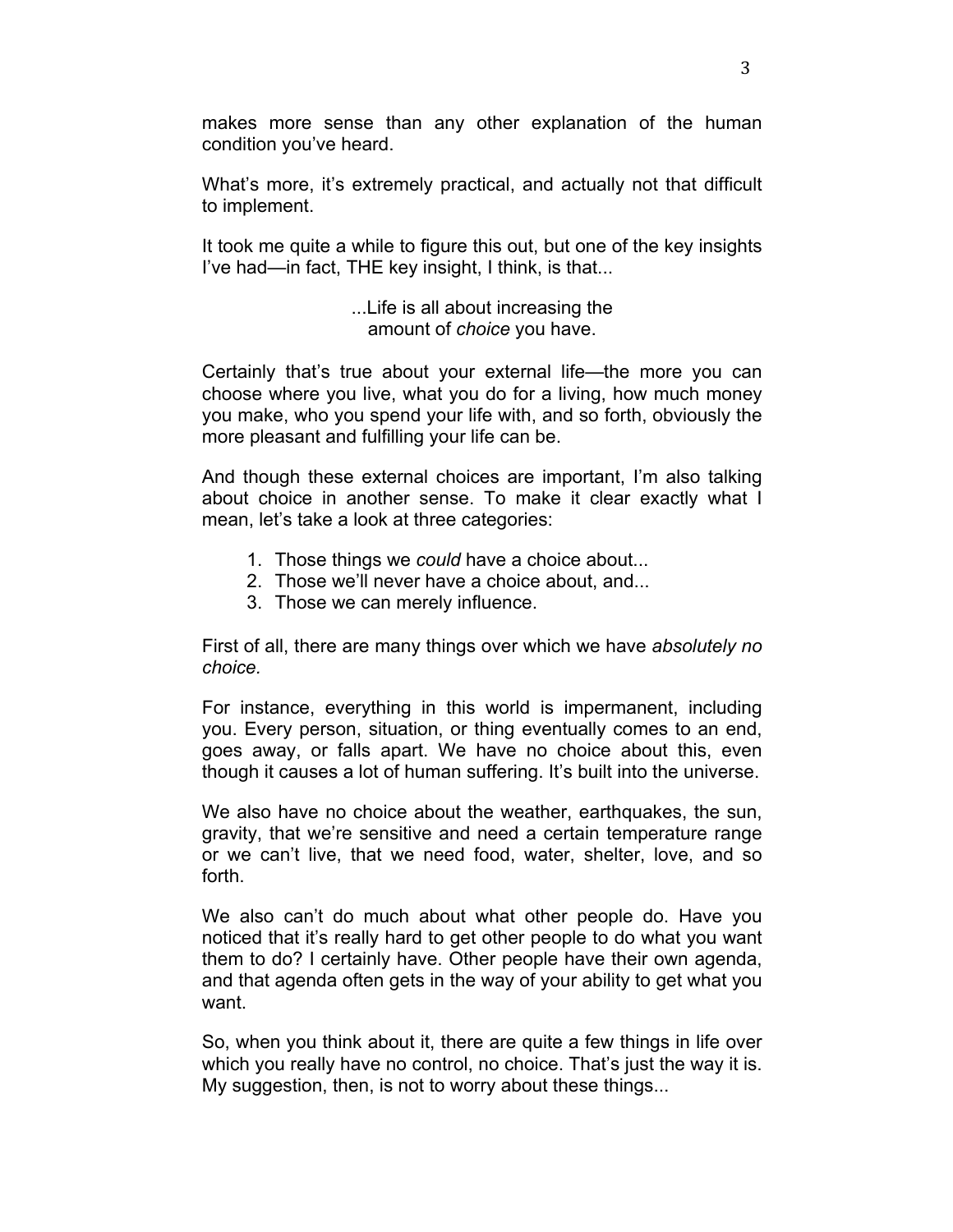...because you can't do anything about them anyway.

There are, of course, some things that although you can't control them, you can influence them. You can influence other people by becoming more persuasive, but this is limited by the fact that there are so many other people and you don't have access to most of them. And, many people will be resistant to your influence. After all, they have their own agenda.

And though you can't do anything about the fact that human bodies are sensitive and become injured or sick, you can exercise and eat right to create better health (though you'll still eventually get old and die).

You can't change the weather, but you can wear warm clothes when it's cold, or air-condition your home when it gets hot. There are many things in life you can influence, even though you can't ultimately control them.

Finally, there are some things that you can have a choice about, things over which you *can* exercise control.

So, focus on what you can control, influence those things you can influence, and then...

> ...don't worry about those things you can't do anything about.

This may seem obvious when I say it, *but most people aren't doing it,* and you probably aren't either. I know I wasn't—until I got clear about how all of this works.

So let's ask the BIG question:

What CAN you have a choice about?

What are the criteria? What determines whether or not you could have a choice about something?

Interesting question, don't you think?

I've spent years pondering this question, and here's what I've come up with:

> You have a choice—or, rather, could have a choice—about what YOU create.

You don't create the weather, or gravity, or what the President of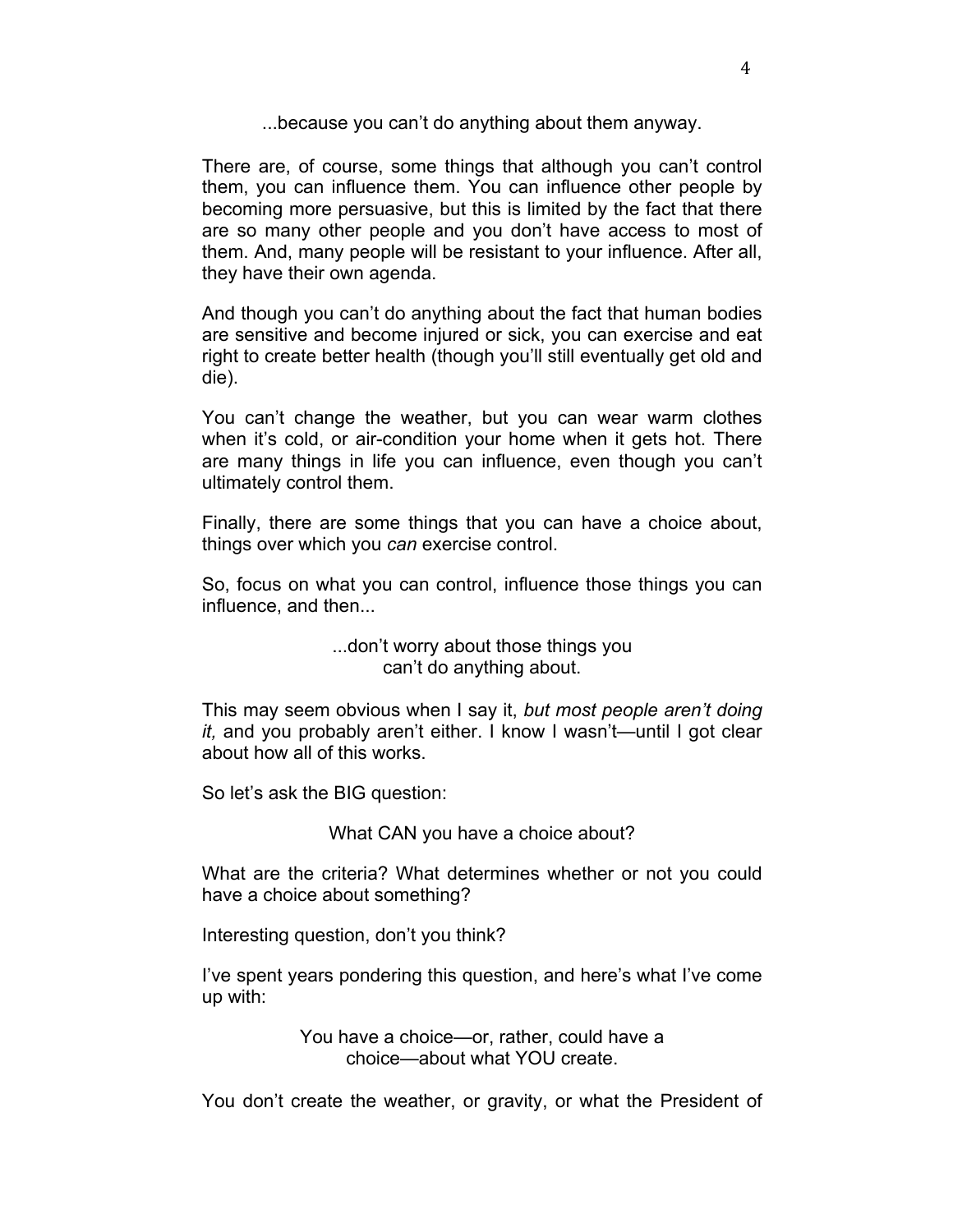the United States does, or that you need oxygen to stay alive, or the fact that everything in this universe eventually comes to an end—which is why you don't have a choice about those things.

I hope this makes sense to you. **You have a choice only about those things you actually create.** Okay, then, what do you create? More than you think, as we'll see in just a moment.

But first, there's a second criterion for having a choice: awareness.

#### **You can only have a choice about something you're aware of.**

In other words, *awareness* creates choice.

You're probably saying to yourself right now, "What in the world does he mean by that?" I'll explain in a moment, but first, let's answer an even more fundamental question:

What do I mean by "awareness"?

And this, my friends, is where *it really gets good,* so keep reading and we'll continue...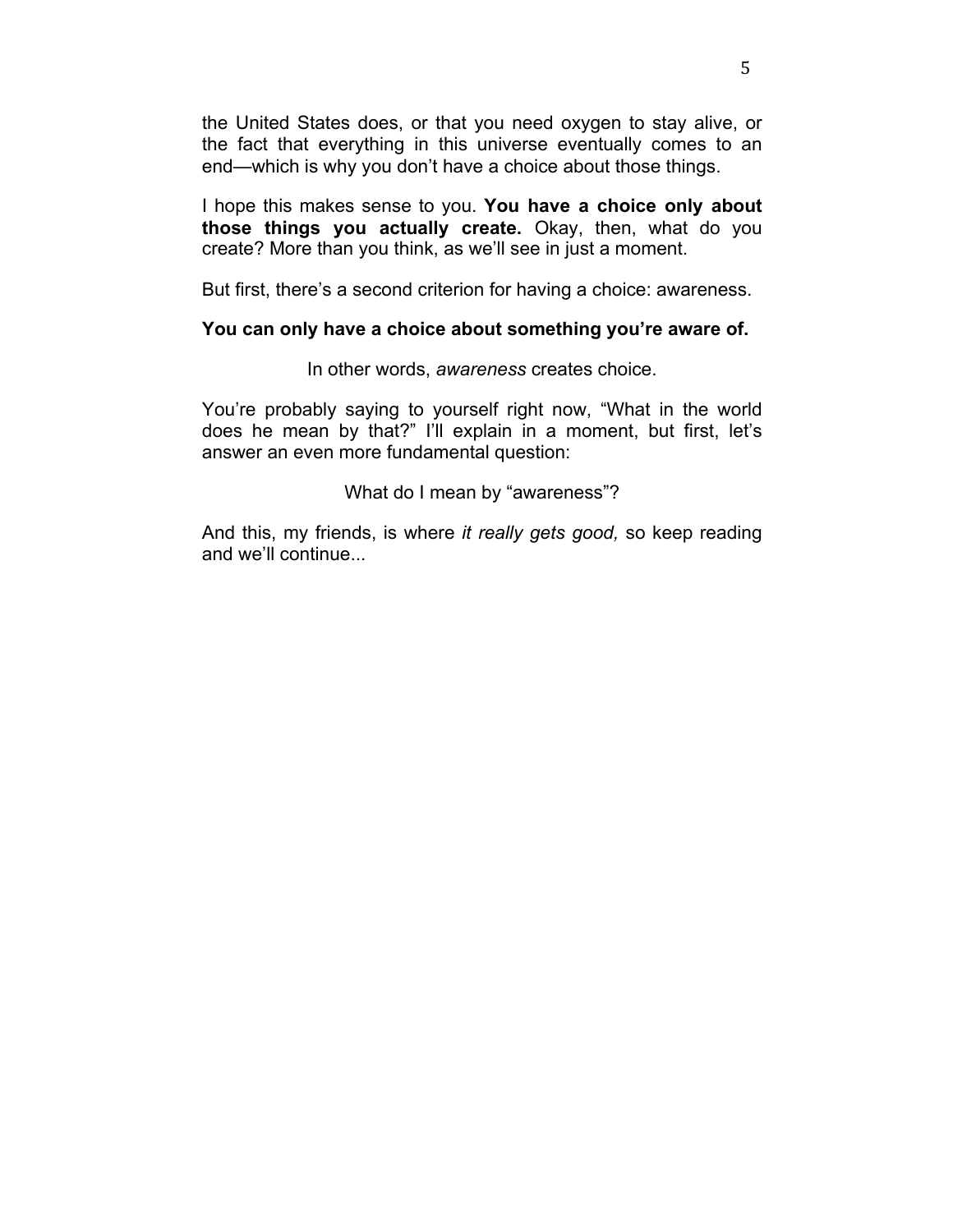### <span id="page-8-0"></span>**THE FOUR THINGS YOU** *COULD* **HAVE A CHOICE ABOUT**

### *In this chapter you'll learn…*

- **What awareness means (and why it's crucial to your life)...**
- **How additional awareness has already created (some) choice in your life...**
- **How your life would change if your feelings and other internal states** *were* **a choice…**
- **And more…**
- **he word "awareness" is often used in a fluffy and inexact**  The word "awareness" is often used in a fluffy and inexact way. When I use the word, though, I mean something quite specific.

Awareness is created in your brain, in a very specific way, and there's actually quite a bit of research about it.

**Here's how I define awareness:** Awareness is the ability to observe how you create something...as you do it... seeing the consequences, as they happen. In fact, in many cases awareness allows you to see the consequences before they happen...

...which can save you a lot of grief.

This ability is a function of several brain areas, but a great deal of it happens in the *prefrontal cortex,* the seat of what scientists call *executive control,* or *self-regulation*—the part of the brain responsible for:

- Planning
- Self-control and willpower
- Complex cognitive behaviors
- Personality expression
- Decision-making
- Regulating social behavior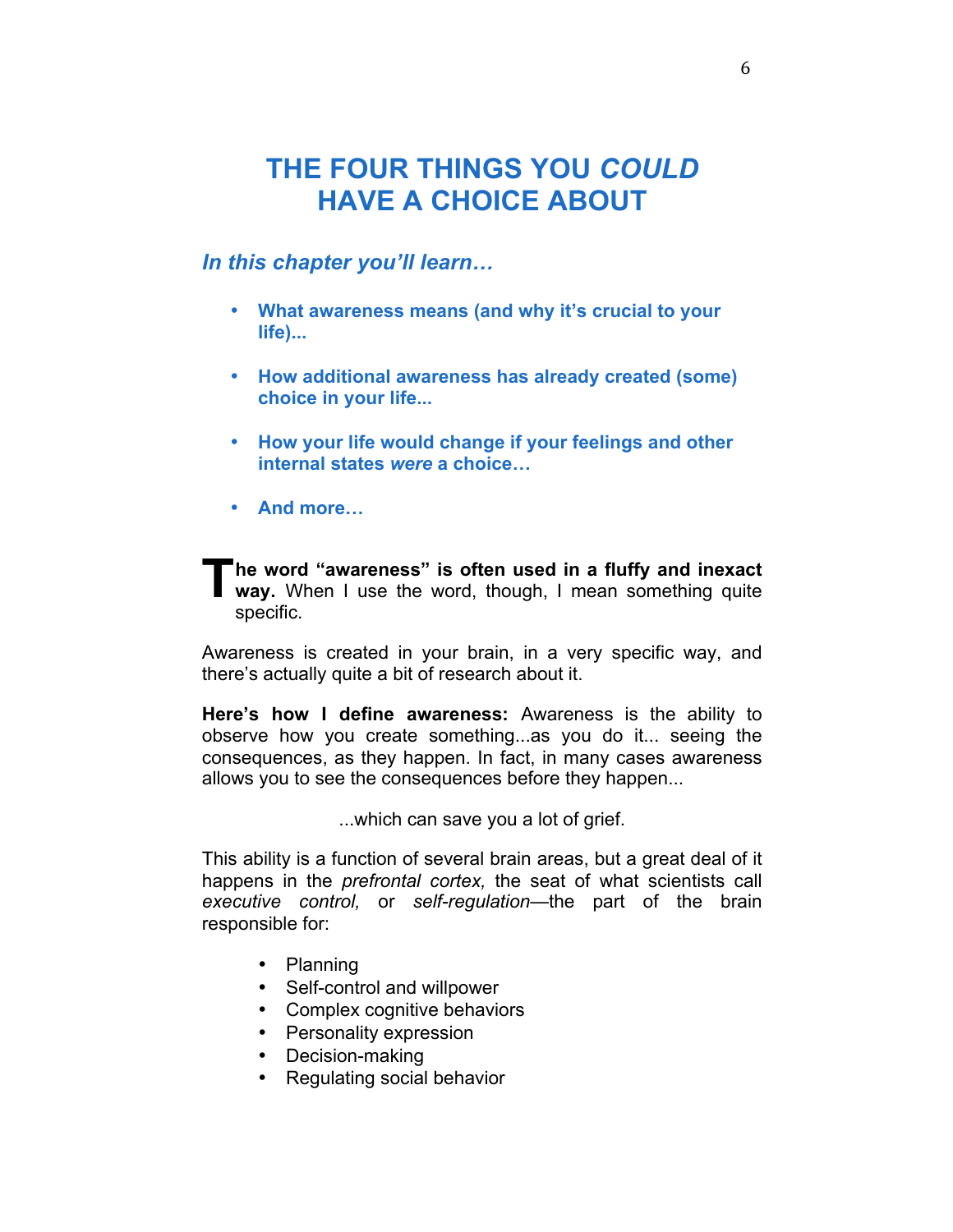Your prefrontal cortex allows you to differentiate between conflicting thoughts, predict outcomes, set expectations, and suppress urges that might lead to non-resourceful outcomes—like talking back to the cop who pulled you over, eating three more donuts, or putting off working on your goals.

Before I describe the things you *could* have a choice about, let's look at a few examples of how awareness has already created choice for you. This will allow you to see how basic awareness is to everything you do.

Once that light bulb goes on, you'll more easily see how additional awareness, directed toward how you create some extremely fundamental aspects of your life, could powerfully change things for you—and give you choices you've probably never dreamed could be possible.

I'm sure you've seen an infant lying on a bed or in a crib. She's looking around, but she's not intentionally looking at any particular thing. Because she has very little awareness, where she looks isn't yet a choice—instead, it happens automatically and unintentionally (as does everything *you* do outside your awareness).

The same is true of our infant's movements. She moves her arms and legs, but without intention. Her movements are random. Because she has no awareness of her movements...

#### ...they aren't a choice.

Are you with me on this so far?

Wait a month or so, though, and the baby's brain develops to the point where she now has some awareness of how she directs her gaze. As a result, she can decide where she looks. She can choose to look at a mobile over her bed, or her mother's face.

She also has more awareness about her movements. She's learned that she can grab a rattle, put something in her mouth, kick something with her legs, or roll over. To do any of these things intentionally—to have a choice about where to look or how to move—she has to be aware of how she does these things.

With awareness comes choice.

Do you see how this works? You've already gained choice over what you look at and how you move, and it was awareness that gave you that choice. These are simple things, and we take them for granted, but as you'll see, awareness about some other things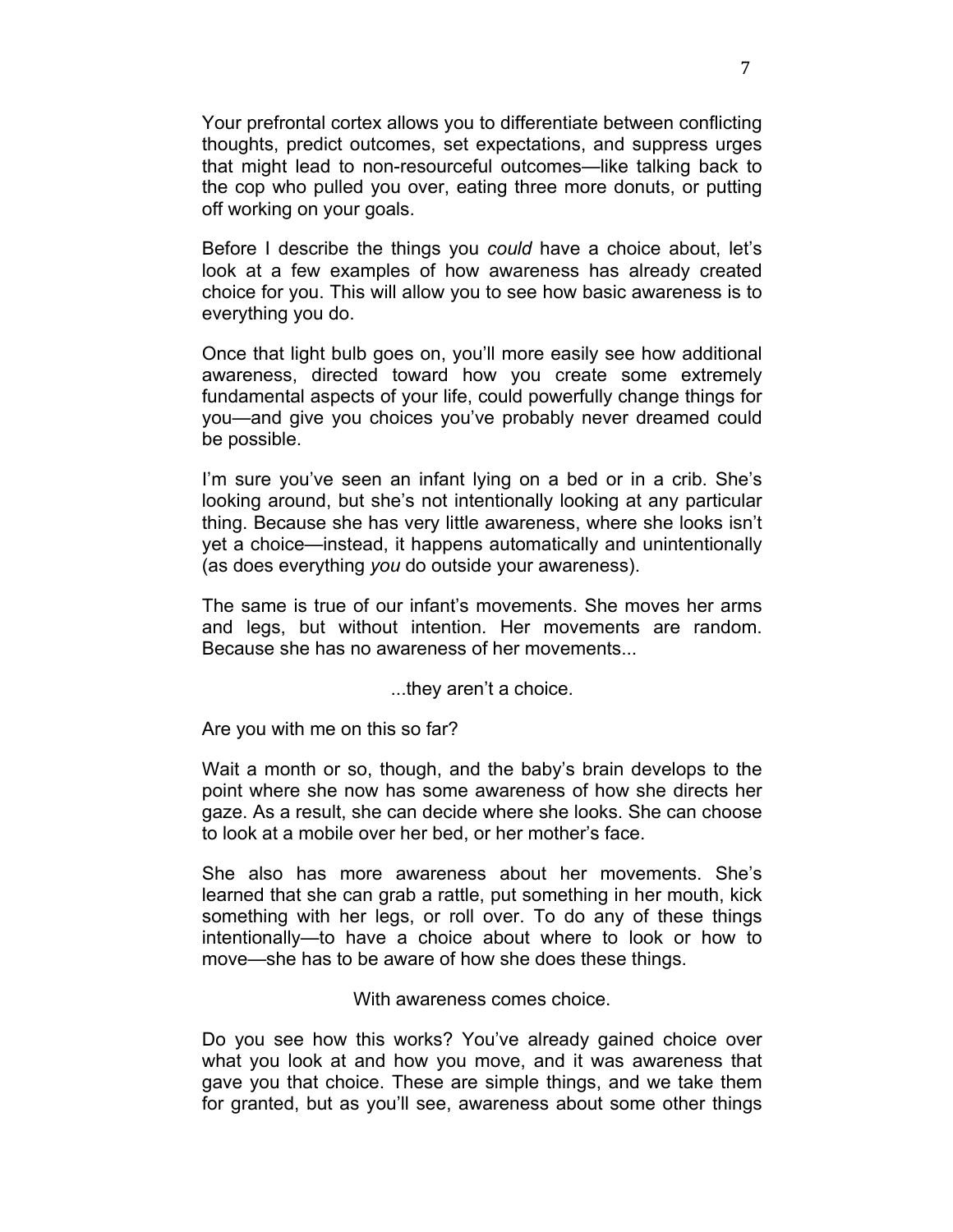you create can really change your life.

But let's follow our baby a little further.

When she becomes a toddler, she learns how to speak. First, she has to become *aware* of the sounds made by the people around her. She also needs to be aware of how she can make similar sounds. Before this point she can make sounds, but they aren't intentional. They're random, in the same way she was originally moving her arms and legs.

Once she becomes aware of how to make certain sounds, though, she starts to talk. Again, awareness of how she makes sounds causes them to become a choice. And, of course, this awareness is a function of her early brain development.

With speaking comes thinking, but the toddler doesn't have enough awareness to observe her thoughts, so what she thinks about isn't a choice—yet. At a certain point, though, she gains enough awareness to notice that she's thinking, to notice that...

...she's talking to herself inside her head.

Guess what happens at that point? That's right. *Thinking becomes a choice.* Now, instead of automatically thinking, she can intentionally decide what to think about. Without awareness, thinking and behavior happen automatically. With awareness—or, rather, to the degree that we have awareness...

...thinking and acting become a choice.

Our baby has only rudimentary choice over her thoughts, though. As we'll see, there are degrees of awareness, and degrees of choice. With enough choice over your thinking—and over several other things...

> ...you can develop an incredible amount of personal power and effectiveness.

There are other ways that awareness creates choice. An Olympic gymnast, for instance, can perform amazing movements with his body because he's practiced being aware of how to create those movements (and, of course, how to execute them) until they become a choice.

The same could be said of being a concert pianist, a persuasive public speaker, an effective author, or even driving a car (and, really, any skill).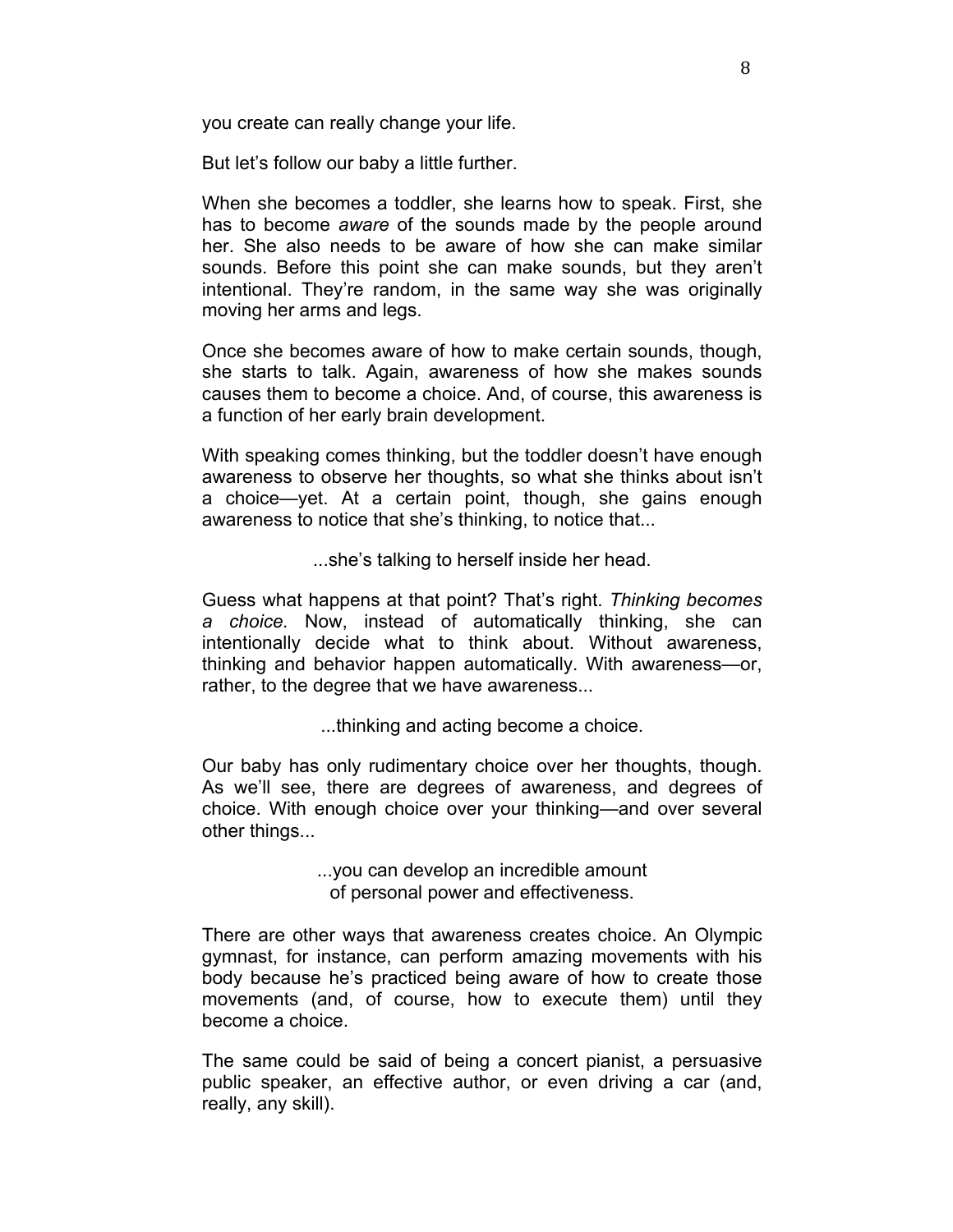Right now, you're creating other important parts of your experience of life, but you're creating them *outside your awareness.* Because of that, they seem to happen automatically. In other words...

#### ...they aren't a choice.

Take feelings, for instance. It seems as if feelings just happen, either in response to something you experience or just out of the blue. There are, however, *certain things you do inside*—certain cognitive events that happen inside your mind—that generate your feelings (things like fear, anger, joy, happiness, anxiety, or whatever).

These same internal cognitive events also generate other internal states that aren't exactly feelings: motivation, confidence, ability to focus, persistence, peace of mind, courage, resilience, and so forth. So consider this:

If you could be aware of how you create these feelings and other internal states—if you could watch what you're doing inside to create them, as you do it—what would that awareness create?

That's right. Choice.

The idea of having choice about feelings and other internal states seems improbable to most people. That's because they don't have the awareness to clearly see how possible it really is.

Those who have this kind of awareness *do* choose their internal state, and you can, too.

> What could you do if your feelings and other internal states were a choice?

You could:

- Choose to drop bad habits
- Have fewer unpleasant feelings
- Be less reactive emotionally
- Take action when you want to or know you should
- Act less often in a way you later regret
- Feel happier and have more inner peace
- And, a lot more.

More choice would clearly change your life—in a fundamental way. And we've only covered one aspect of life you could potentially have a choice about—your feelings and other internal states.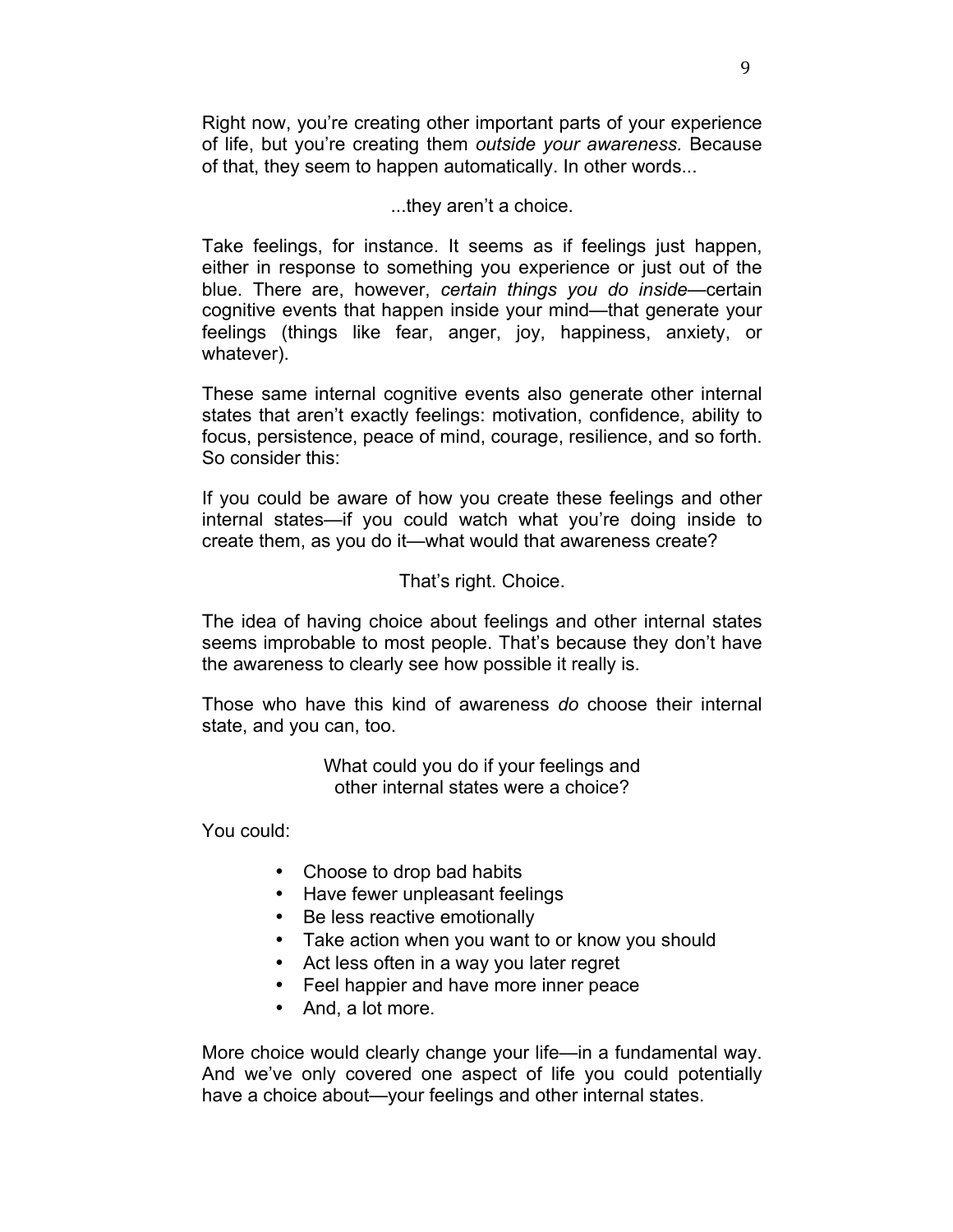Remember that awareness gives you the ability to see yourself do or create something, as you do it, while also seeing the consequences, as you create them.

But this is more than just seeing what happens externally, or recognizing your feelings once they happen. The awareness I'm talking about includes the ability to see how you create your feelings and behaviors, as you do it...

…beginning with what you do inside your head.

**Awareness is much more than merely** *knowing* **what you're creating.** Knowing and awareness are not the same. In fact, "knowing" is the boobie prize in personal growth.

So let's look at the four areas of life over which you could—with enough awareness—have a choice.

- 1. Feelings and other internal states
- 2. Behaviors
- 3. The people and situations you attract or become attracted to
- 4. The *meanings* you assign to what happens

Now if you stop and think about each of these, you'll see that they cover *a lot* of ground. They really do cover everything in life you *could* have a choice about. (And, if you had a choice in these four areas of life your life would be infinitely better!)

**Why are these four things potentially a choice?** First, because you create them! They come from something you do. And if, right now, it doesn't seem that you're creating them...

> ...it's because you're creating them automatically, outside your awareness.

These four key areas of life are generated inside of you by an ongoing stream of internal cognitive processes that ordinarily happen *automatically* (more about this later). To have choice about them, you have to create them *with awareness.* That is, *learn to see yourself create them, as you do it.* 

As long as you create them outside your awareness, it will seem as if they *just happen.* 

Now that you know this, **you have a decision to make…**

Will you create your life on autopilot? Or, with awareness?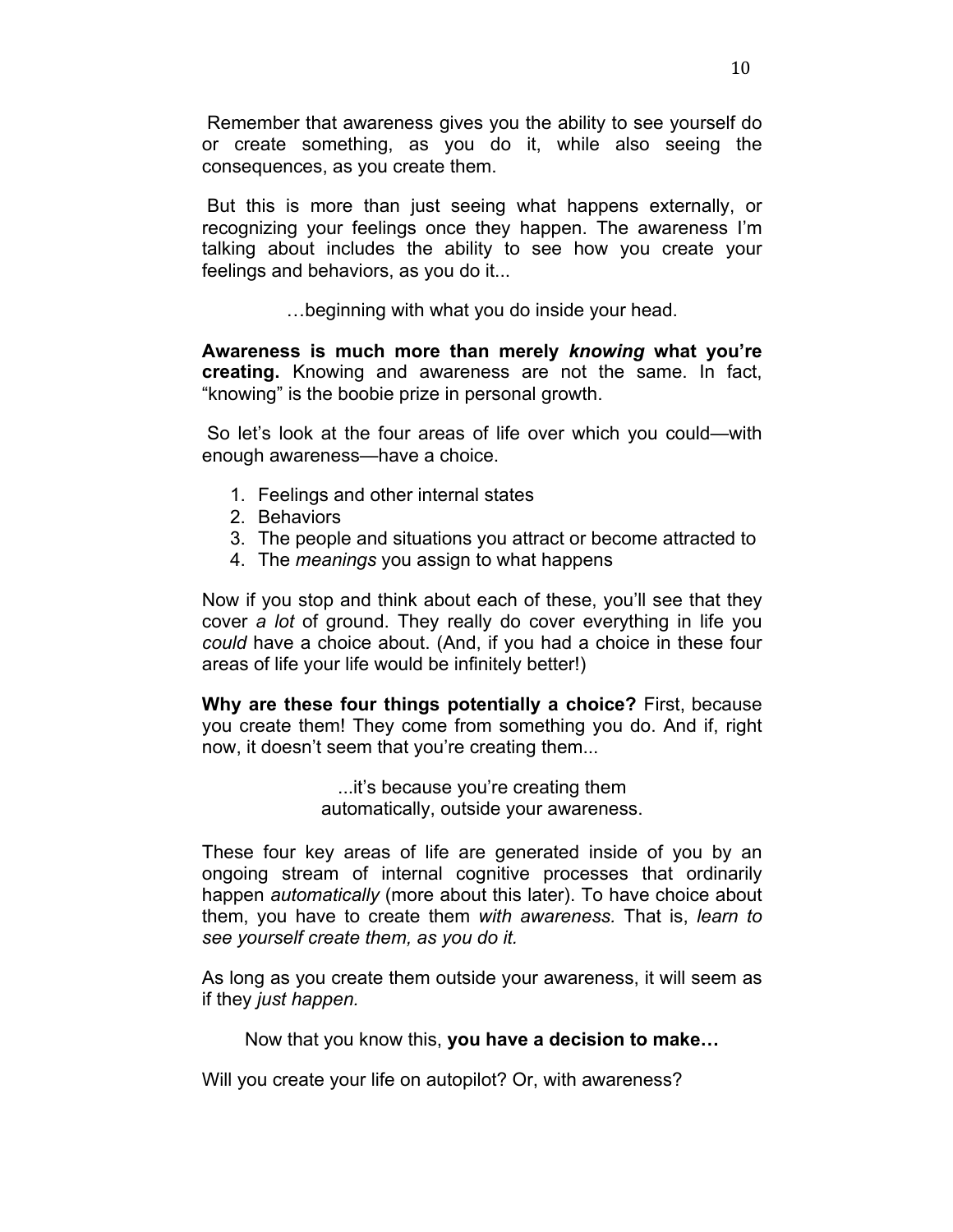Keep reading and we'll take a look at this intriguing choice...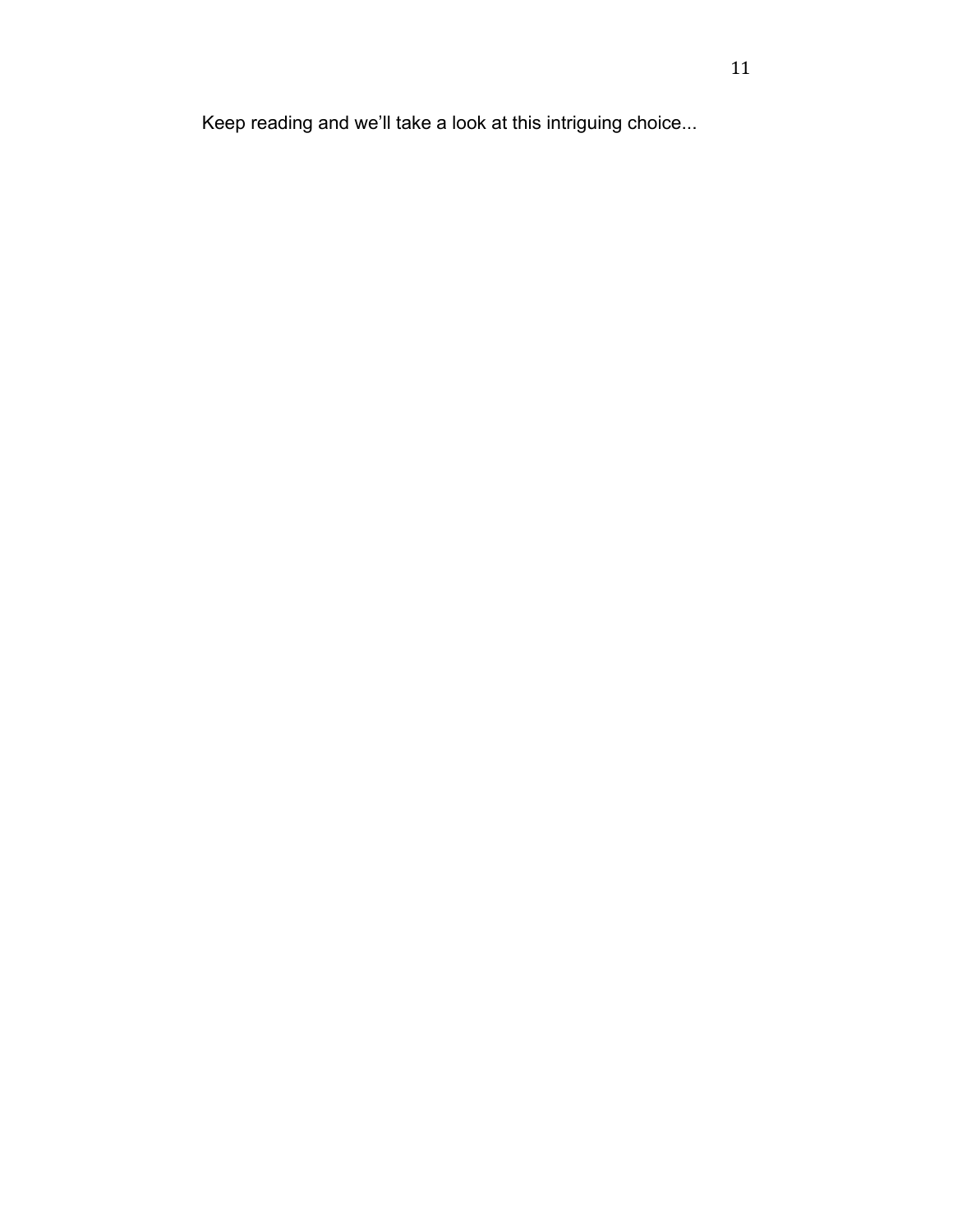### <span id="page-14-0"></span>**AUTOPILOT OR AWARENESS?**

(How To Drop What Isn't Working)

*In this chapter you'll learn…*

- **What** *really* **creates your feelings (99% of people don't know this)...**
- **How awareness creates choice about your feelings...**
- **An amazing tool that creates huge increases in awareness very quickly...**
- **And more…**

**ere's a simple example of how things look** when you create **Here's a simple example something on autopilot:** 

You have an experience: you see something, hear something, touch something, etc. Then you feel something or experience some other internal state. You say to yourself...

"X experience" made me have "feeling Y."

Isn't that how it seems? Something happens, then you feel a certain way. Your feelings are a response to whatever happens around you.

Let's say you have to give a talk in front of a group of people at work. When you find out that you have to give the talk you instantly feel a knot of fear in your stomach. Thinking about giving a speech caused you to feel afraid.

Here's how it really works, though:

You have an experience, and then *in response to that experience*  you do certain things inside your head (you make what cognitive psychologists call *internal representations*—in this case, of making the speech), and *then* you experience an emotion or other internal state.

If the internal representations are of *what you want or the positive possibilities,* you'll feel some sort of positive feeling. In this case, though, your internal representations were of something you didn't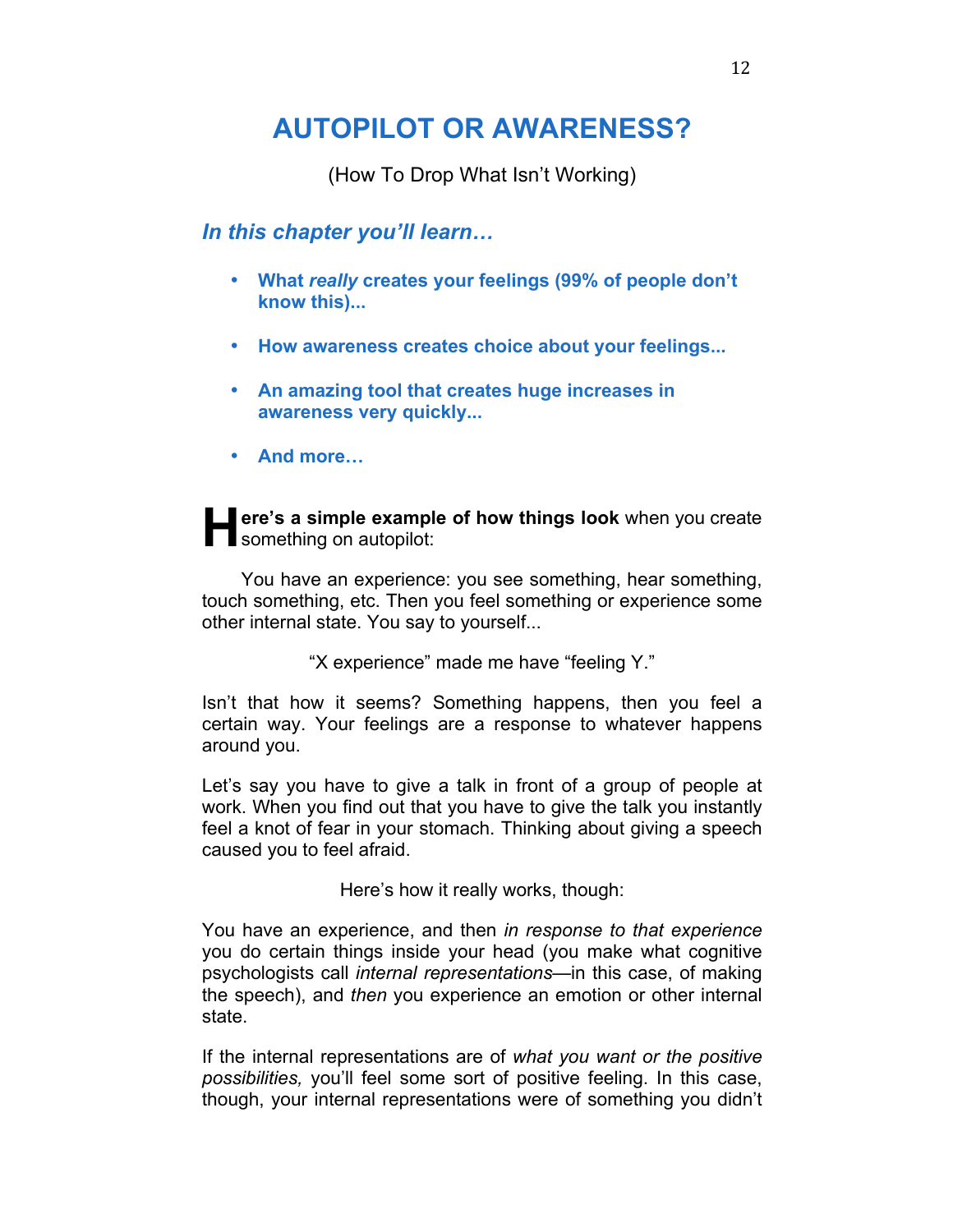want (looking bad, screwing up, or making a fool of yourself), which inevitably creates some kind of bad feeling—in this case, fear.

It seemed like this:

- 1. You have to give a speech
- 2. You feel afraid

What *really* happened is this:

- 1. You have to give a speech
- 2. You make certain internal representations
- 3. You feel afraid

Though it doesn't seem like it, it's in that second step—where you make certain internal representations (in this case, of what you don't want)—that you create the bad feeling.

And, if those cognitive processes (the internal representations I mentioned above) are about the perceived penalties of speaking in front of an audience—being embarrassed, looking foolish, making a mistake—you'll create a bad feeling, such as fear.

On the other hand, if those internal representations are of the benefits of giving a speech—the fun, the recognition, the positive attention (or whatever)—you'll create good feelings such as confidence, positive anticipation, and motivation.

The second step is where your choice lies—but if it's happening *outside your awareness...* 

### ...it isn't a choice!

As long as that second step happens outside your awareness (as is the case for 99% of people) it will happen on autopilot, and you'll create feelings based on the way your internal cognitive processes have been programmed by your past experiences.

And, it will *seem as if* the situation caused the feelings, when actually it's what you did *in response to the situation* that actually created the feelings. Seen with awareness, however, your response, and the resulting feelings, would become a choice.

And, once you have a choice (and this is a *key* point)...

...you'll always choose what serves you.

When you have enough awareness to observe how you create your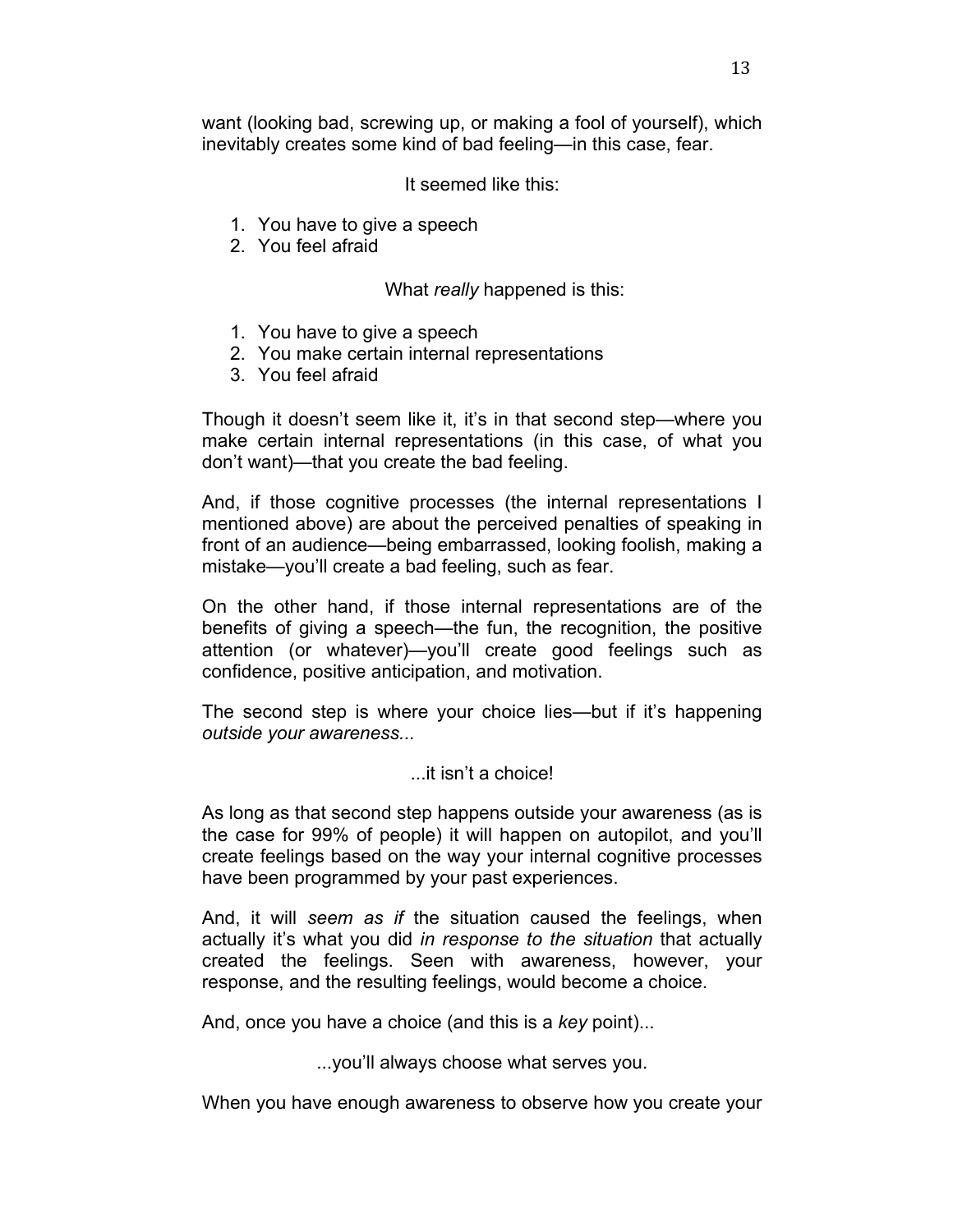life, you'll see exactly how you create bad feelings and less-thatresourceful behaviors (including a failure to act when you know you should).

You'll also see—not *know,* but actually see—how you attract or become attracted to the wrong people, or to situations where you're not likely to get the outcome you want.

And if you have the awareness to see yourself, as you do it, assigning self-sabotaging meanings to the events of your life ("I'll never succeed", "Obviously, no one likes me", "I'm not smart enough to do this") those meanings will also become a choice, and...

...you'll drop them if they don't serve you.

**You can only feel or do something that doesn't serve you if you do it** *outside your awareness.* With enough awareness, though, you'll see what you're creating, as you create it—and, you'll instantly drop what doesn't serve you.

In fact, with enough awareness *you'll know just what to do,* and it will become increasingly difficult to feel or do something that sabotages you.

Now, we know that awareness creates choices, but actually *making* those choices and *following through* with them can be difficult.

Fortunately, there are strategies to ease this difficulty.

My favorite is a tool I created—Holosync audio technology—that creates huge increases in awareness very quickly. This awareness is comparable to that achieved by those rare people who've meditated many hours a day...

...for decades.

Holosync is based on research I stumbled on from the worldfamous Menninger Clinic and Mt. Sinai Medical Center in New York.

When I started to use Holosync regularly…

...my awareness increased exponentially.

As yours will, too, when you try it.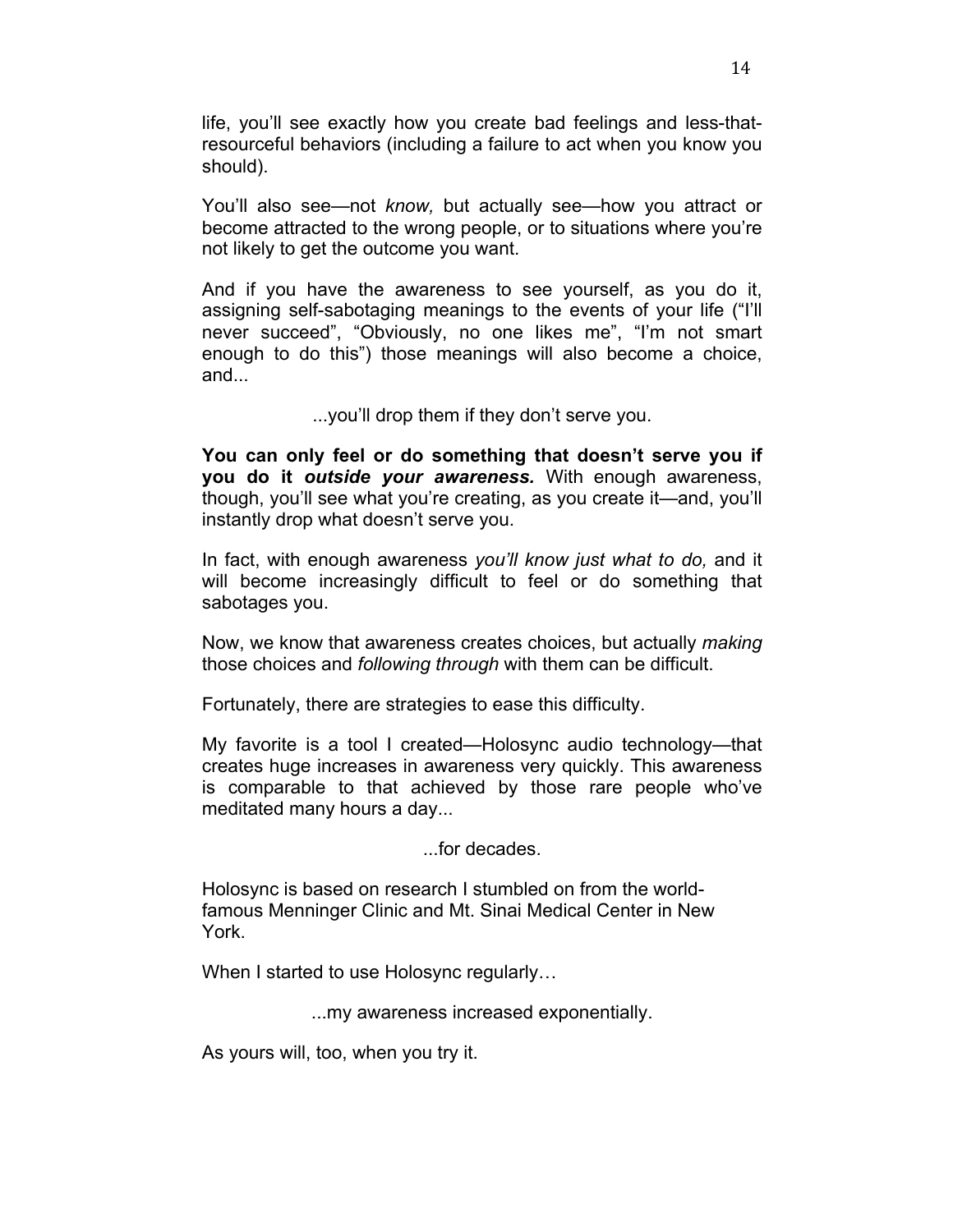### **[Click here to try a free sample of](http://challenge.centerpointe.com/you-wealth-revolution-sign-up/)  [Holosync](http://challenge.centerpointe.com/you-wealth-revolution-sign-up/)**

Anyway, let's get back to the topic at hand. I want to share with you a few strategies for making choices with awareness and following through with those choices.

Let's dive in…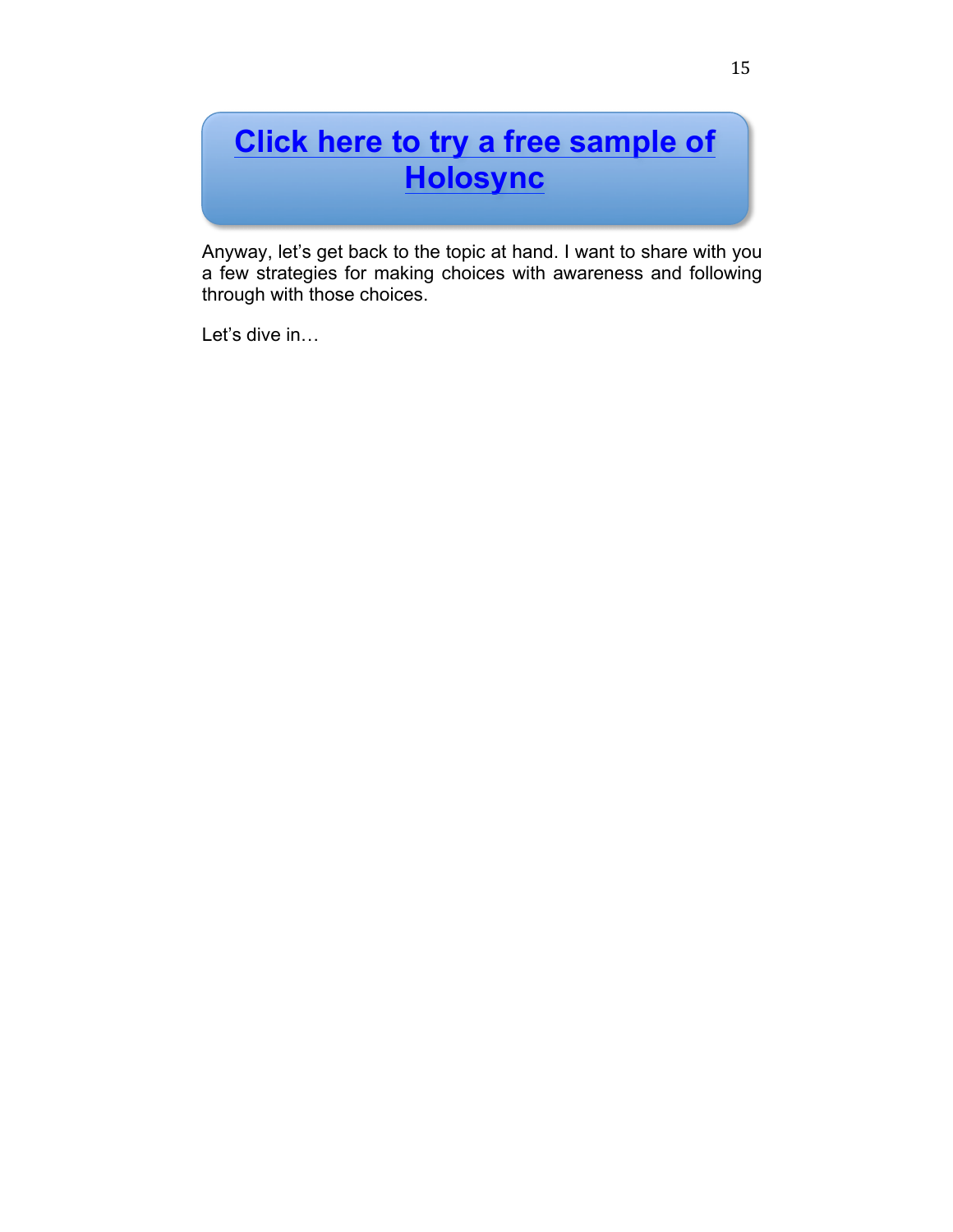### <span id="page-18-0"></span>**"BETCHA CAN'T EAT JUST ONE!"**

Potato chips, marshmallows, willpower ...and your ability to "self-regulate"

### *In this chapter you'll learn…*

- **The** *two key predictors* **of positive life outcomes…**
- **The surest way (according to studies) to create a better, happier, and more productive life...**
- **Which part of your brain compels you to act (often creating consequences you** *don't* **want)...**
- **And more…**

**n 1961 Lay's Potato Chips introduced a television commercial challenging viewers with this now-legendary slogan: Commercial challenging viewers with this now-legendary slogan:** *"Betcha can't eat just one!"* 

This iconic slogan tapped into a key failing of most human beings:

### A lack of willpower!

Willpower (the ability to self-regulate behavior and emotions) is one of the most studied topics in social science. When psychologists surveyed one million people regarding what they considered to be their greatest personal strengths, those topping the list were honesty, kindness, humor, creativity, and bravery.

Self-control, though, was dead last.

When asked about their greatest personal failings, though, "a lack of self-control" was #1!

Ironically, psychologists consider the *two key predictors* of positive life outcomes to be:

- 1. Intelligence
- 2. Self-control

So far, scientists have found no way to permanently increase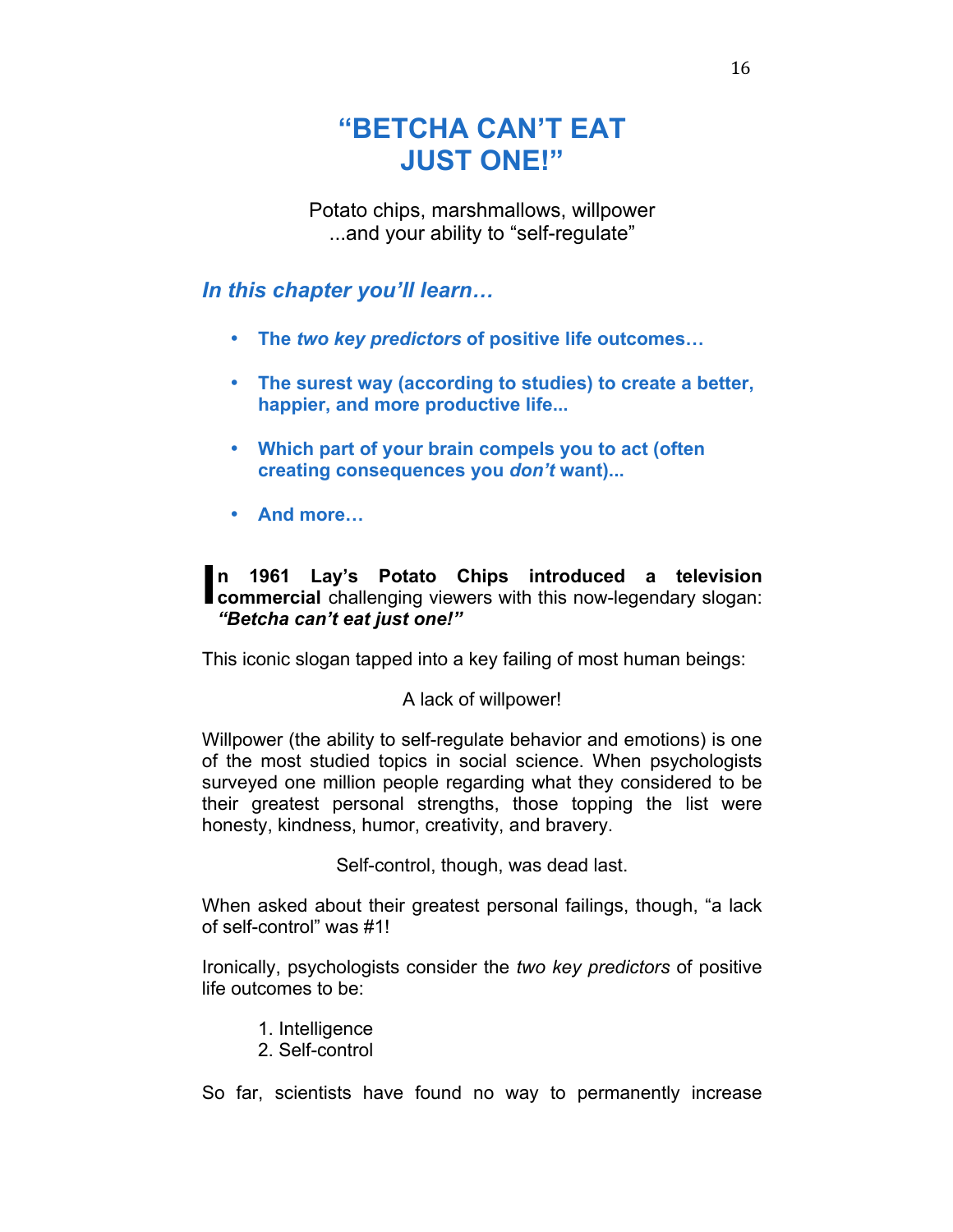intelligence.

#### They do, however, know how to improve self-control!

According to many studies, improving self-control is the surest way to create a better life.

In the 1960s, researcher Walter Mischel conducted an unusual experiment. His unwitting subjects were preschool children at Stanford University's Bing Nursery School. After seating each young guinea pig at a bare table in a secluded room, each child was presented with an interesting dilemma:

Eat a tasty reward (such as a marshmallow) immediately...

...or wait (alone) for up to 20 minutes, in order to get two marshmallows.

Some children gave in immediately. Without hesitating they gobbled up the single marshmallow. Others, though, were able to wait, earning the extra reward.

Though other treats were used, this experiment became known in the popular press as "The Marshmallow Test."

Here's where it gets interesting, though. As researchers followed these children over several decades and well into middle age, they discovered something quite remarkable.

Those who, as children, delayed gratification for a later (and bigger) reward enjoyed, throughout life, an impressive list of advantages:

- Better grades and higher SAT scores (with an average increase in SAT scores of 210 points)
- •Higher income
- •Lower BMI (i.e., less chance of being overweight)
- •Better social function
- •Better cognitive function and greater intelligence
- •More self-control in frustrating situations
- •A greater ability to resist temptation
- •Less distractibility
- •Greater self-reliance
- •More willingness to trust their own judgment
- •A lower likelihood of becoming rattled and disorganized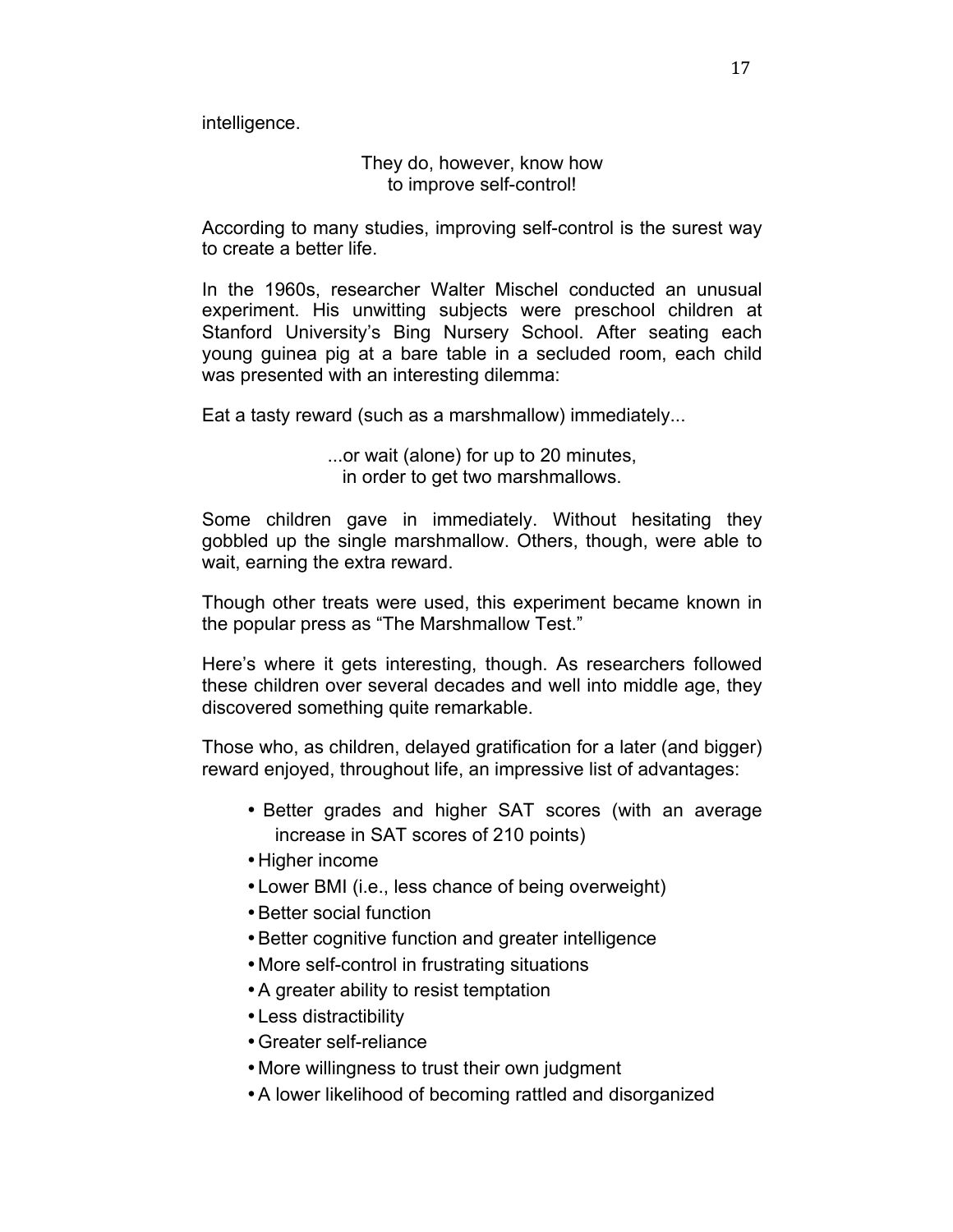- •Fewer instances of being sidelined by setbacks; greater resilience and adaptability
- •A greater ability to pursue and reach long-term goals
- •Less drug use and other addictive behaviors
- •A greater ability to maintain close relationships

A remarkable list, to be sure. What's more, these results were consistent across all cultures and income levels.

When these marshmallow test subjects were well into midlife they were asked to undergo brain scans using *functional magnetic resonance imaging,* or fMRI.

fMRI detects changes in blood oxygenation and flow in response to brain activity. More active brain areas consume more oxygen, increasing blood flow to the active areas. This allows scientists to see which brain areas are active while subjects are using their brains in different ways.

What they found in the brains of these former marshmallow test subjects was quite interesting. Those who had demonstrated high delay-ability as preschoolers showed greatly enhanced activity in the prefrontal cortex.

The prefrontal cortex is the seat of a number of key abilities, including problem solving, creative thinking, impulse control, executive function, and self-regulation (among many others).

Those who'd been unable to delay gratification as preschoolers, though, did *not* show enhanced prefrontal cortex activity. Instead, they showed enhanced activity in the *limbic system* (and particularly the *amygdala)*, the more primitive parts of the brain linked to...

...desire, pleasure-seeking, and addictions.

Researchers described the high-delayers as having "better mental brakes". The low-delayers, they said, "were driven by a stronger engine."

Unfortunately, they were driven to a less desirable place! Without help from a strong prefrontal cortex, the low-delayers often allowed their immediate desires to overrule actions and ways of thinking that might lead to better outcomes and future rewards.

Which is probably why they didn't do as well on the long list of desirable life outcomes I listed above!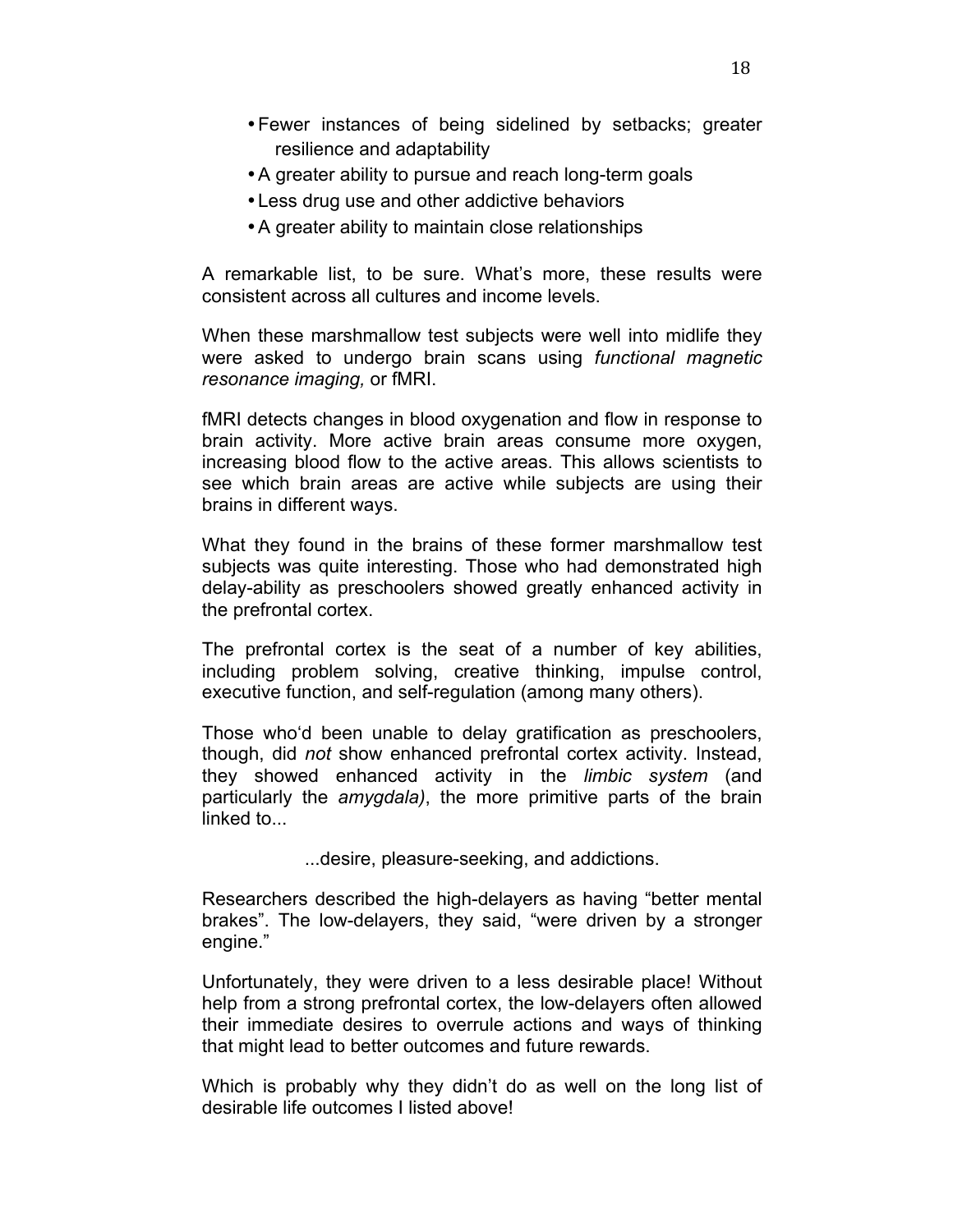Psychologists have studied how much time people typically spend dealing with immediate desires. These findings are particularly interesting for those of us who want more awareness, more choice...

...and a greater ability to self-regulate.

Study subjects carried a beeper that randomly went off throughout the day. After each beep they were instructed to note their thoughts in the moments right before they were beeped. An astounding 75%, it was found, were in the process of *desiring something* when they were beeped.

Would you like to know what the most common desires were? Here they are:

The urge to eat was most common, followed by the desire for sleep, leisure, sex, checking email, social networking, surfing the web, listening to music, and watching television.

Here's the bottom line: Our limbic system has a powerful reward system. It inundates us with desires in any given moment and, for many people (especially if their prefrontal cortex is weak)...

...it compels them to act.

As Oscar Wilde once said, "I can resist anything, except temptation."

As we've seen, how we handle such temptations has a lot to do with our success in life, and certainly with our ability to successfully make the decisions that lead to the outcomes we would *choose...* 

> ...if we stepped back and considered our choices more rationally.

After all, as I said earlier, *it's all about having more choice!* 

This "reward and temptation" system is involved whenever we're faced with a decision about whether or not to eat something we know is unhealthy, will make us fat, or is in some other way harmful to us (even though it might taste yummy).

It's also involved when we blow off exercising, lose our temper, break a New Year's resolution, procrastinate instead of working toward our goals, or put off working toward any desired long-term outcome...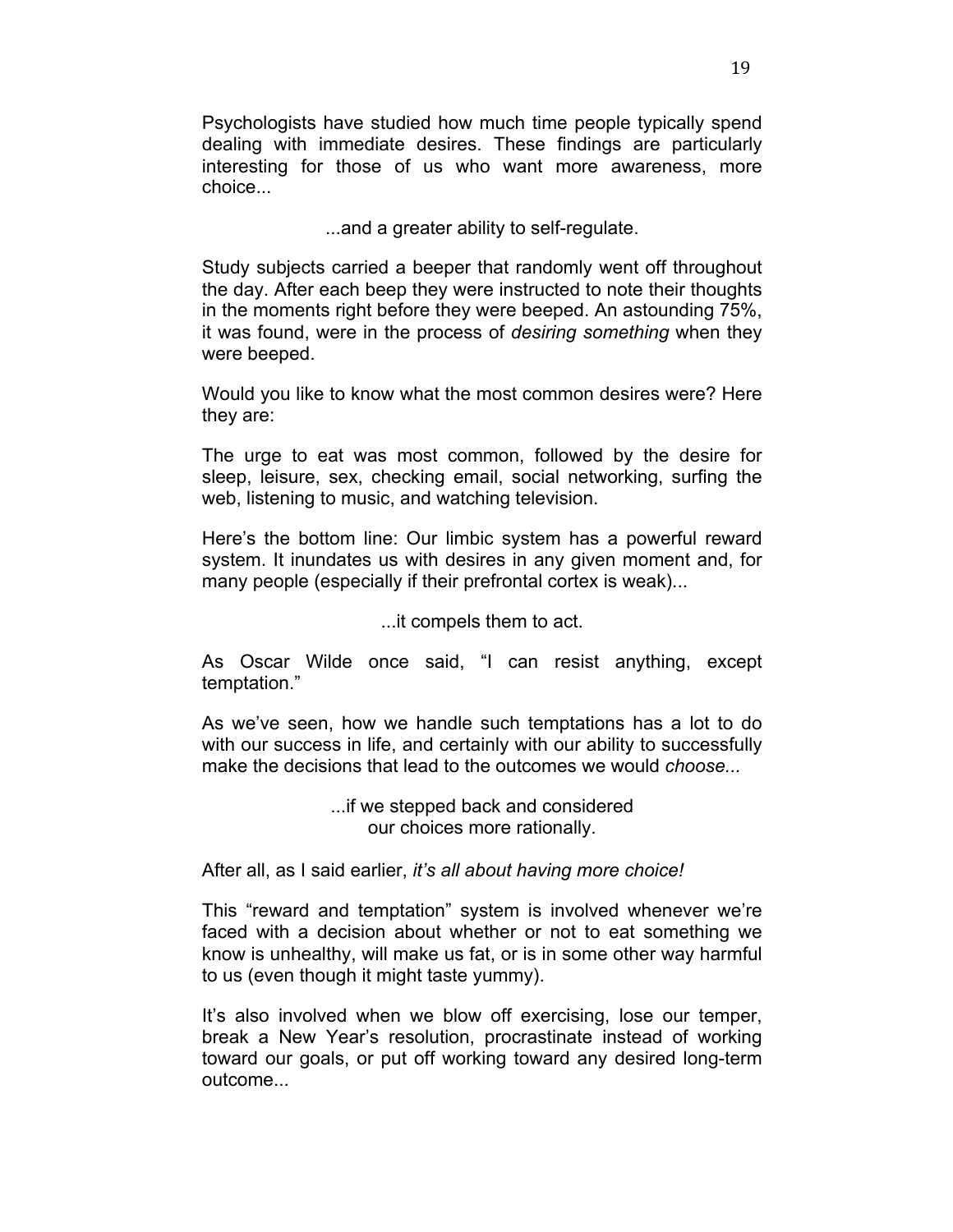#### ...for a perceived short-term pleasure.

So how does this reward system work? Why is it so darned tempting? And, how can we stop it from operating on autopilot, where we unconsciously make choices we later regret?

Let's look more closely at that little Temptation Devil on our shoulder. Whenever the brain notices something that could *potentially* provide a reward, it does something that makes it very difficult to resist that potential reward.

It releases a neurotransmitter called *dopamine*. Dopamine causes the brain to...

#### ...pay attention!

Dopamine is the limbic system's secret weapon. It creates intense desire. It doesn't, though, actually provide a reward. It doesn't make you happy or satisfied. It does, though, create *tremendous arousal.*  When under the spell of dopamine you feel highly alert and awake.

You feel aroused. You might even say *captivated.*

Dopamine makes us seek, crave, want, and desire.

Dopamine is all about anticipating *potential* pleasure, but the immediate experience of dopamine isn't exactly pleasurable. Let's look at a common example. When we fall hopelessly in love, all we can think about is being with our beloved.

That delicious anticipation creates tremendous motivation, allowing you to think of all kinds of strategies to please and spend more time with your beloved. In some ways this feels good, but if you think about it you'll realize that there's also an underlying anxiety.

As a fool in love you experienced *anticipation,* not pleasure. When and if the actual pleasure came, it was created...

...in a completely different part of your brain.

Dopamine causes you to become fixated on getting whatever triggered the dopamine release, whether it was a sexy smile, a promise of saving money on something, a yummy food, or an online seminar that promises to make you rich.

Dopamine creates tremendous motivation to act. The real question, though, is whether or not dopamine motivates you to act in ways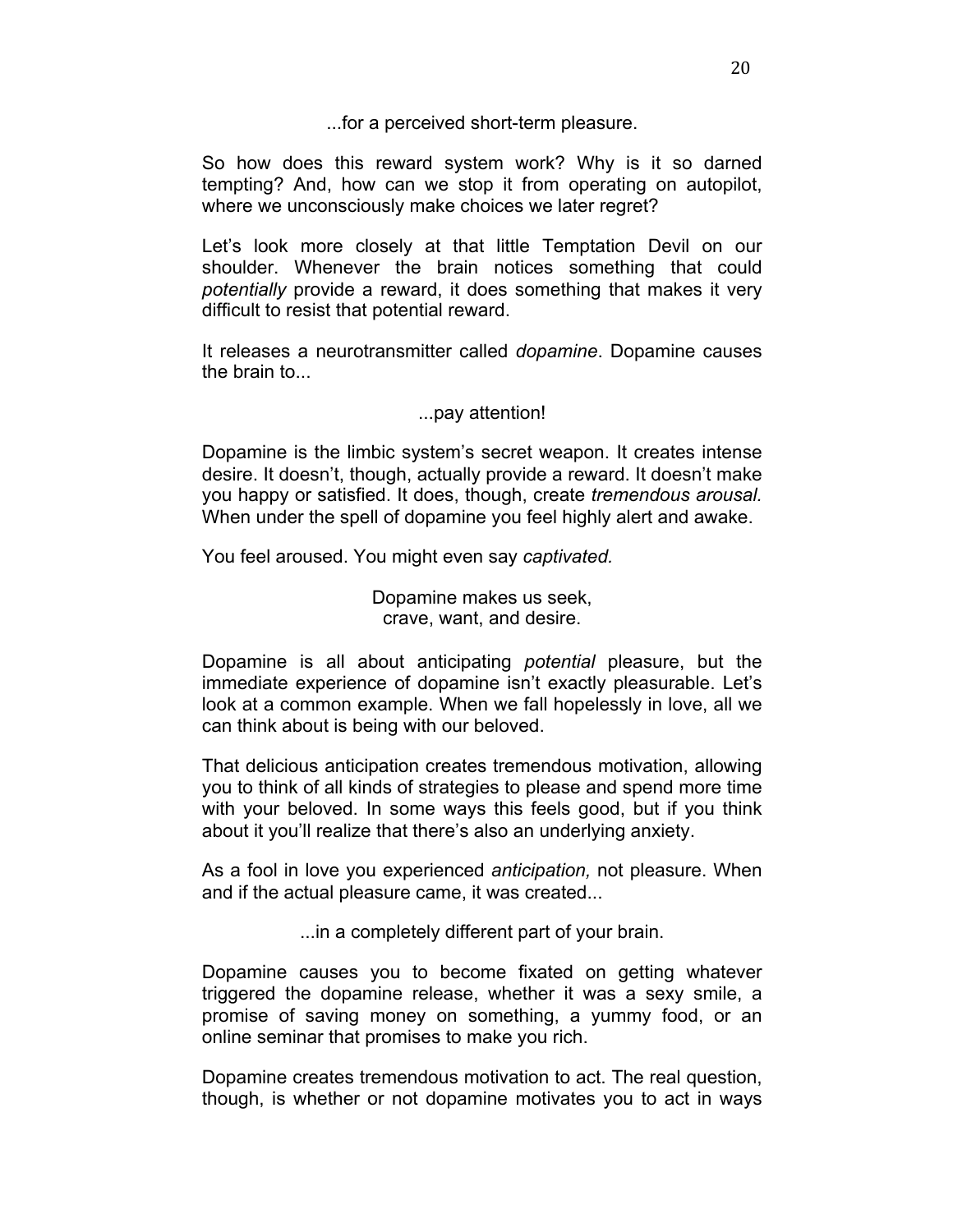that ultimately benefit you and make your life better. Does it motivate you to act in ways you'd act...

#### ...when you were in a more rational state of mind?

Or, does it motivate you to eat foods that make you fat (or are bad for you in other ways), spend hours checking Facebook when you'd planned to work on your business, blow off your exercise goals in favor of something less productive, or spend money you don't have on something you don't really need?

Make no mistake about it. Dopamine is a powerful drug. It's hard to resist. Mice who learned to push a lever to get a squirt of dopamine in their brains were so motivated (driven?) by the dopamine that they were willing to cross an electrified grid (over and over) to get to the lever...

...until their little feet were burned to a crisp!

And of course the addictive nature of dopamine doesn't apply just to mice. Despite our best intentions, many temptations keep us running after yet another "hit" of dopamine, then another, and another, and another, until our long-term plans, our arteries, our lungs, our bank account, our relationships, or some other aspect of our life...

...is similarly burned to a crisp.

What can we do, then, to avoid being a puppet on a dopaminedriven string? In other words, how do "high delayers" delay immediate gratification for longer-term rewards?

That's what we'll look at in the next chapter. This is exciting information. Keep reading and I'll tell you all about it...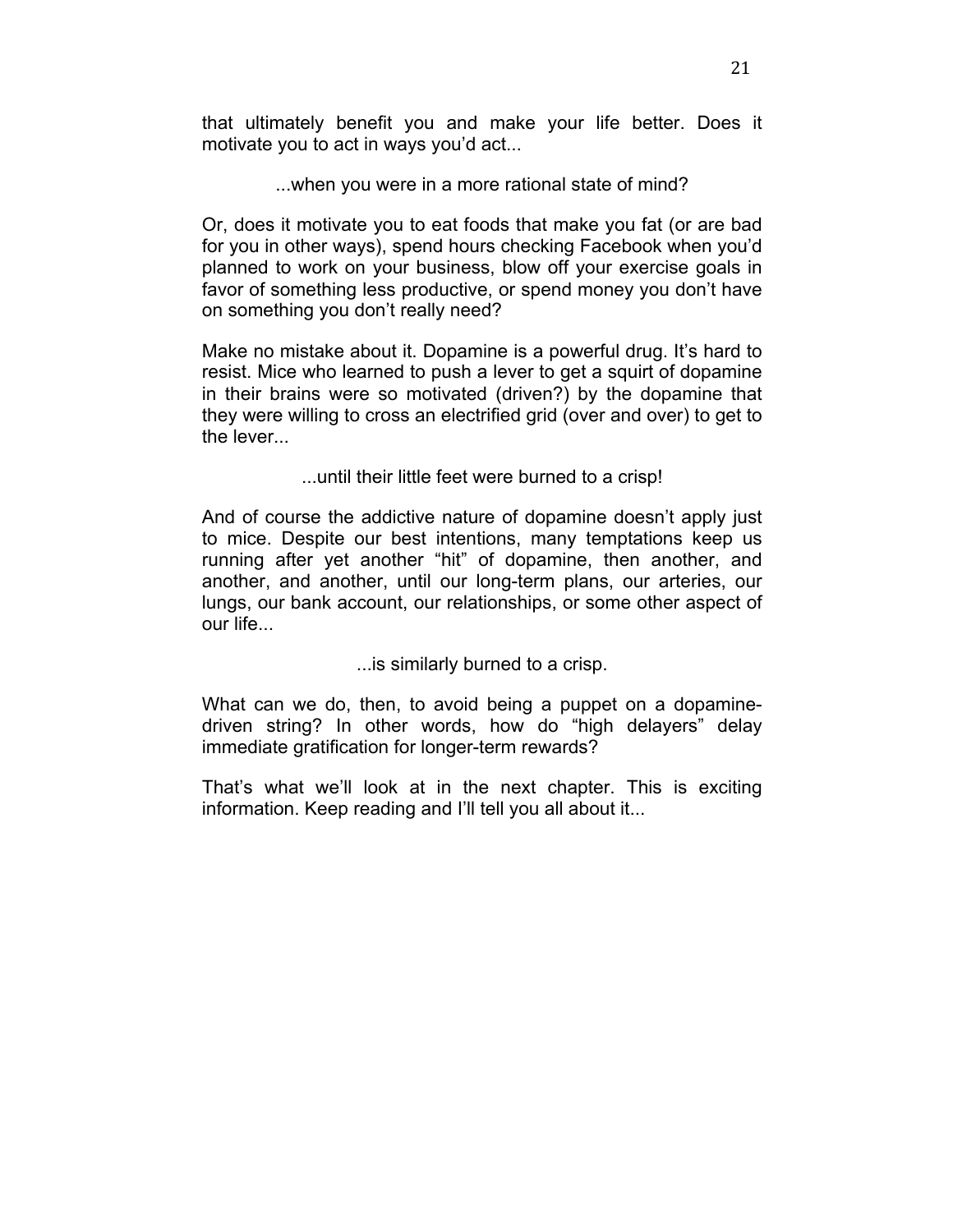### <span id="page-24-0"></span>**FOILING THE DOPAMINE DEVIL ON YOUR SHOULDER**

Delayed gratification, "Hot vs. Cool", Stress, and more...

### *In this chapter you'll learn…*

- **Simple strategies for resisting temptation...**
- **Your "hot system" (and how it's causing many of your problems)...**
- **Your "cool system" (your defense against the stupid decisions of your "hot system")...**
- **How stress destroys willpower**
- **An easy and powerful way to lower your stress level...**
- **And more...**

**an we learn something from preschool children** about how Can we learn something from preschool children about how<br>
to resist temptation and delay gratification for futures benefits?

Yes, we can. So let's see what we can learn from the original preschool "Marshmallow Test" participants. Though you should probably use an "adult version" of these strategies, it's always a great idea to model the success strategies of others—even if those we model are four years old!

#### Distraction strategies

These young but successful high-delayers used distraction to keep from immediately stuffing that yummy marshmallow into their little mouths. Some covered their eyes so they couldn't see the tempting treat. Others looked the other way, or turned their chairs around.

Still others chose something else to focus on other than the treat. Both strategies—covering their eyes (or the treats) or focusing elsewhere— lowered temptation. By doing this the children...

> ...reduced the amount of temptation-inducing dopamine produced by their brains.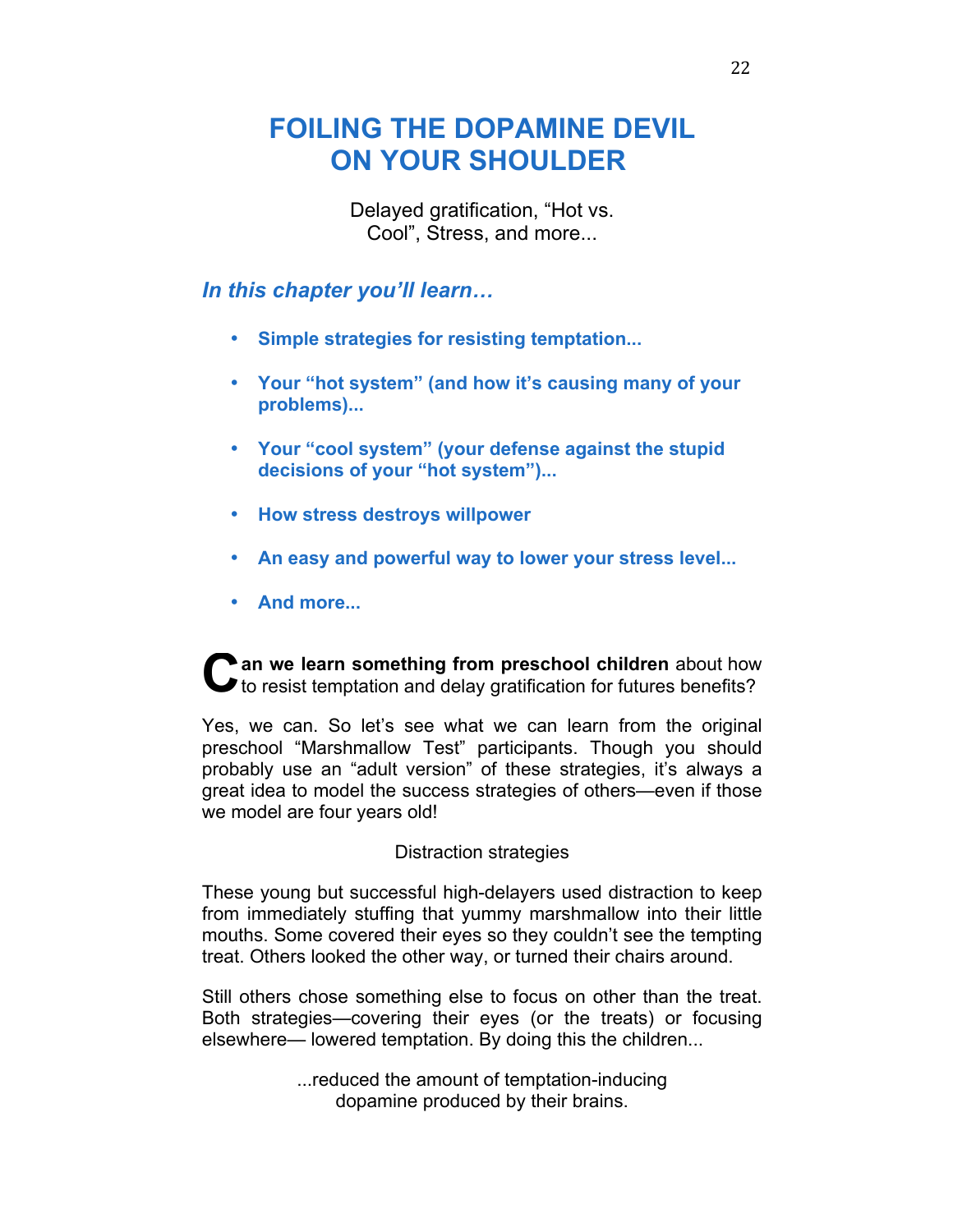In fact, when researchers covered the treats and merely told the children they were there, the children waited nearly ten times longer than when they could see the actual treats.

The successful high delayers invented many fun and imaginative distractions. They sang songs. They made funny faces. They picked their nose or cleaned their ears (and in some cases ate what they found). They played games with their hands and feet. They tried to sleep.

(Now you see why I suggested that you might want to use an adult version of their strategies.)

Others talked to themselves, telling themselves to wait so they could get the extra reward. In other words, they did their best to...

> ...transfer the effects of temptation-creating dopamine to a later but bigger reward.

Could *you* use these strategies? Could you move your focus from a not-so-good-for-you temptation to a more desirable longer-term reward? Could you decide in advance to change your focus to something else when you sense a craving for something you know isn't good for you?

Of course you could. First, though, you'd have to want to avoid the temptation (not a given for many people). How about this, though: What if you made the whole process easier by...

...increasing your awareness!

As you know by now, awareness creates choice. With enough awareness you'll naturally choose what serves you and drop what doesn't serve you because you'll clearly see the consequences (and, that creating those consequences *is* a choice).

The bad choices of your limbic system tend to happen on autopilot, without awareness. Increased awareness takes non-resourceful choices off autopilot, foiling the Dopamine Devil on your shoulder.

More awareness means cultivating a more highly developed prefrontal cortex. Perhaps you should increase the power of your PFC by meditating...

...or, better yet, by using Holosync.

But let's get back to our children. These young marshmallow-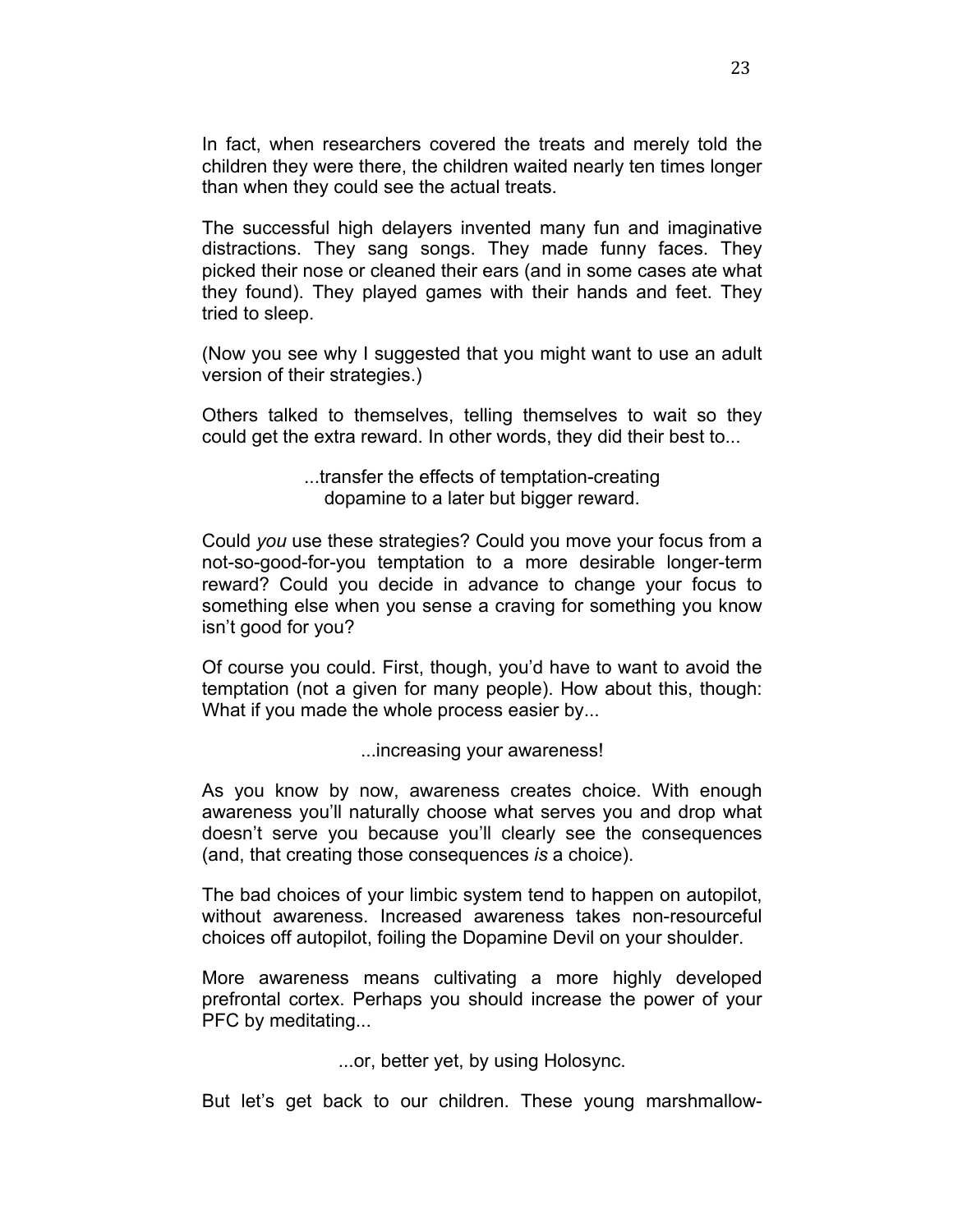cravers also used what the researchers termed *abstraction strategies.* 

For instance, when exposed to pictures of the treats (instead of the real thing) the children were able to wait twice as long—an average delay time of 18 minutes. One child, when asked why seeing a picture instead of the actual treat made it easier to wait, explained that "You can't eat a picture."

### **"Hot" vs "Cool"**

The treats, the researchers realized, could be thought of in two ways. The children could think of the hot, arousing, motivating qualities (i.e., make internal representations of the most tempting aspects)...

> ...which triggered their limbic system to make more dopamine.

Or, they could make internal representations of qualities that were cooler, less emotional, and more abstractly descriptive—a more cognitive way of thinking about the treats, with less "hot" sensory involvement.

The marshmallows, for instance, could be seen as sweet and chewy— making them more tempting. Or, they could be seen as white, round, small, soft, and puffy. This "cool" way of seeing the treats was more abstract, and...

...much less tempting.

When the children were prompted to focus on a treat's hot, arousing qualities they were able to wait only half as long as when they were asked to focus on the cool, non-emotional, and more abstract qualities.

The hotter the representation of the reward, the more the limbic system was involved and...

...the more difficult it was to delay gratification.

The hot system, by the way, is merely another way to describe the "fight or flight" response of the *sympathetic nervous system.* And, the cool system is another way of describing the relaxation response of the *parasympathetic nervous system.* 

The researchers also found a similar relationship between happy and sad thoughts. Children asked to think about something sad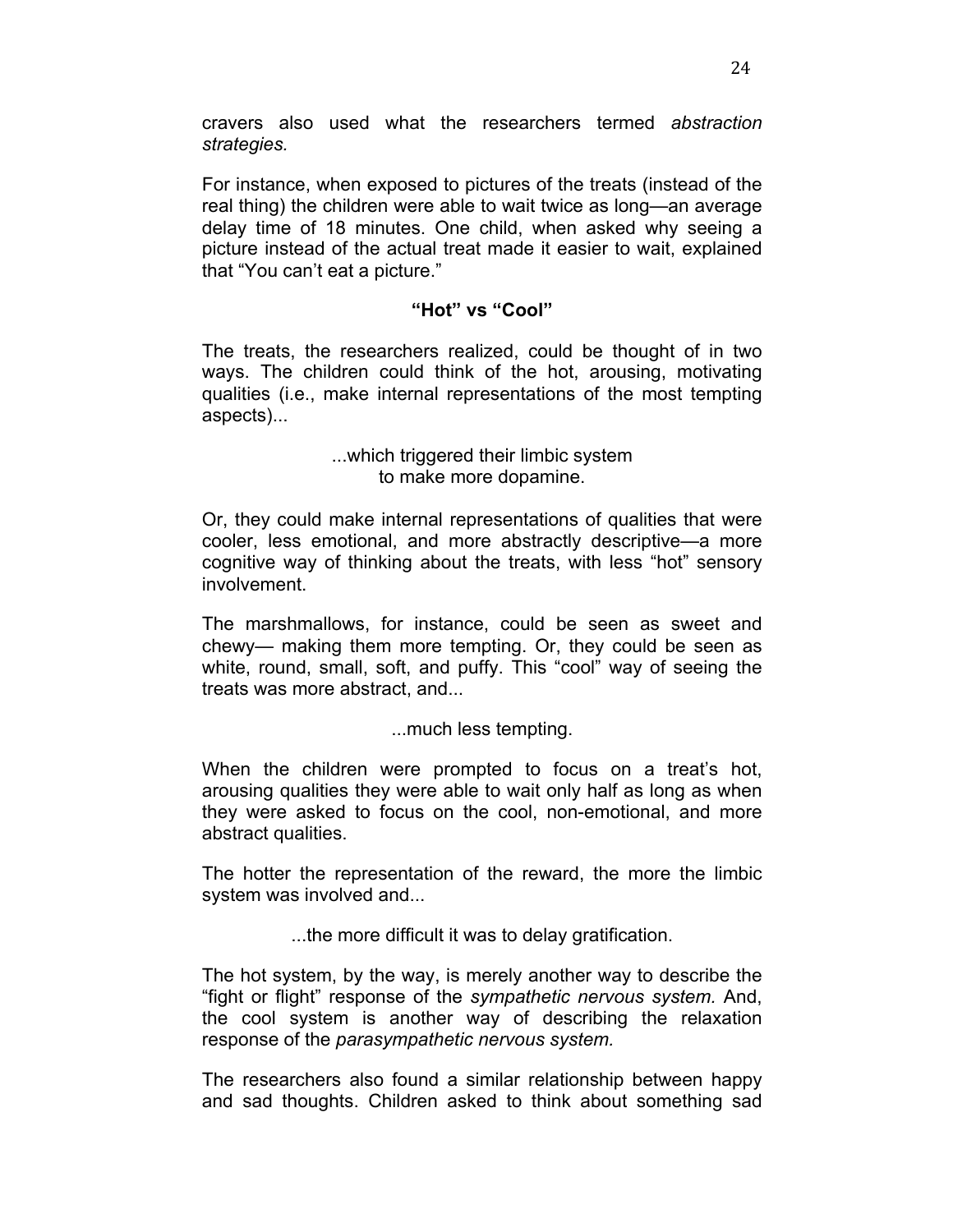gave in to temptation as quickly as if they'd focused on the hot, desirable qualities.

Those who thought about fun things, though...

...waited three times as long.

It's more difficult to delay gratification when you're sad. At such times you're more likely to give in to temptation, eat junk food, say something you'll later regret, or behave in a way that creates an undesirable outcome. You're in at least a *mild* version of fight or flight when you're sad.

This is why the jilted woman in all those chick-flicks stays home and inhales an entire quart of Ben and Jerry's when her boyfriend falls for another woman. When we're sad our limbic system causes us to say, "What the hell."

The researchers also found a difference between a temptation viewed from an associated perspective versus the same temptation when viewed...

...from a dissociated point of view.

An associated point of view is one where we're seeing and feeling the situation from our own perspective, whereas in a dissociated perspective we're seeing or feeling the situation from someone else's point of view.

When the children were asked "What would an intelligent person do?" when faced with the same temptation—a dissociated point of view—the children said that an intelligent person would wait.

When asked what they were going to do, right now, with the treats in front of them, they said...

..."I want to eat the treat right now".

Seeing a decision as if it's happening to someone else creates distance, decreases the emotional component, and allows a cooler appraisal— helping to foil that Dopamine Devil on your shoulder.

All of these examples point to one general rule: The power isn't in the stimulus itself, but rather in...

...how we represent it.

Learning to intentionally change how you represent a stimulus to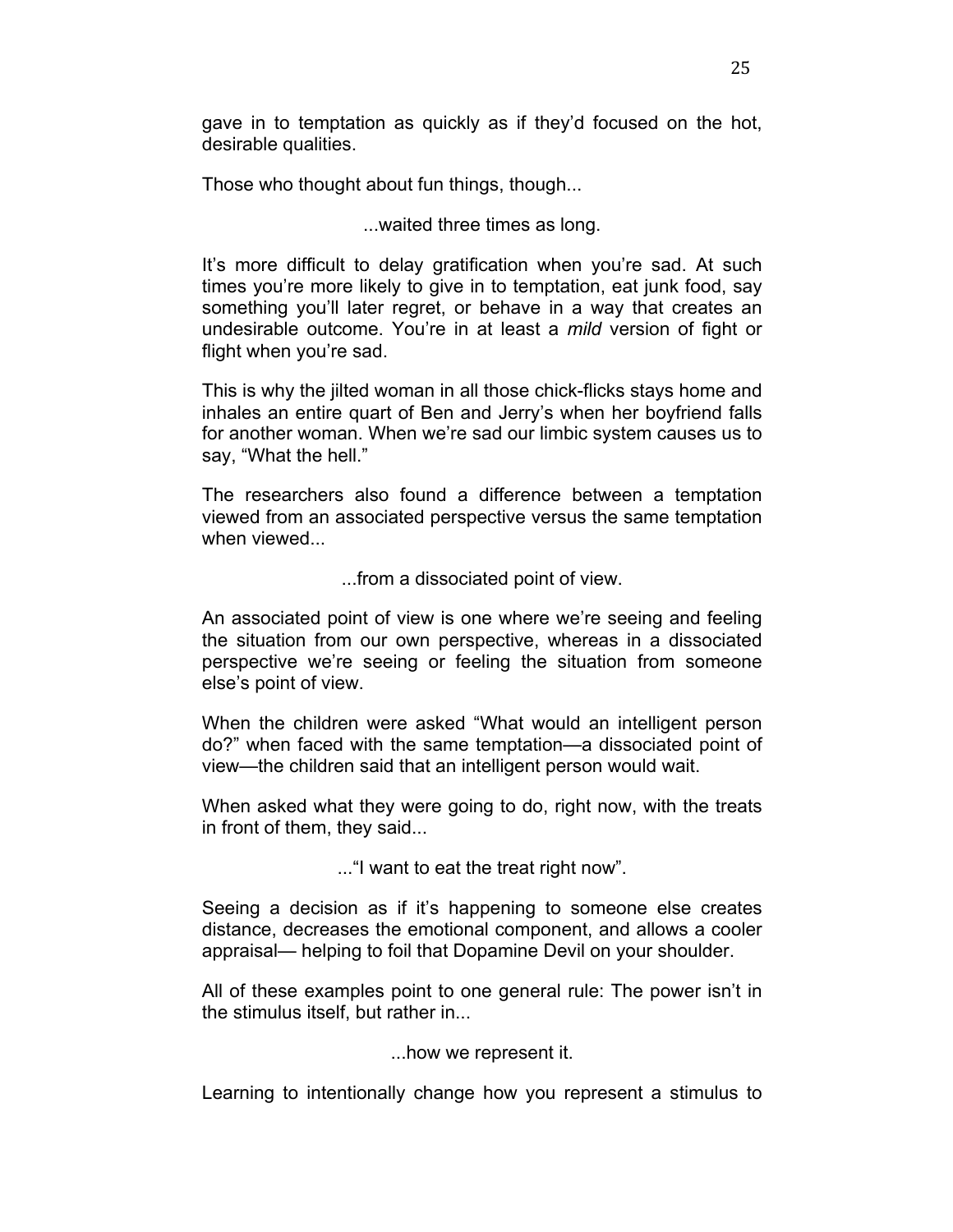yourself, then, *creates self-control.* Self-control, of course, is another name for *choice.* And, as you know, *awareness* creates choice.

We have two systems for evaluating temptations, then: a hot emotional system and a cool, more cognitive, more reflective system. The hot system is ruled by the limbic part of your brain; the cool system by the prefrontal cortex.

Let's look more closely at each of these systems.

### Your Hot System

When you make hot, I-want-it-now decisions, the limbic system is in control. The limbic system is an evolutionarily older, more primitive part of your brain responsible for regulating the basic drives and emotions necessary for survival (fear, anger, hunger, sex, marshmallows, Facebook, etc), though it fulfills other roles unrelated to our current discussion.

The amygdala, a small almond-shaped organ, is an especially important part of the limbic system. It plays a key role in sexual and desire-driven behavior, mobilizing the body to act. However, it has...

> ...no ability whatsoever to reflect on long term consequences.

It does, however, have an important and positive role to play:

- It allows us to make quick responses to strong, emotionarousing stimuli.
- It gives life an emotional juice and zest. Impulsive, consumptive actions can be fun and often give us a feeling of being alive.

Focusing on the hot features of a stimulus easily triggers the amygdala's "go get it now" behavior, powered by dopamine.

This is great when "go get it now" applies to something that will make your life better—saving for the future, practicing a skill you need, sticking with your exercise resolutions, eating a healthy diet, and so forth. Of course, most of us don't associate "hot" internal representations with these things (though we could).

And, obviously, the unadulterated urge to get it now, without any consideration for the long-term consequences (provided by your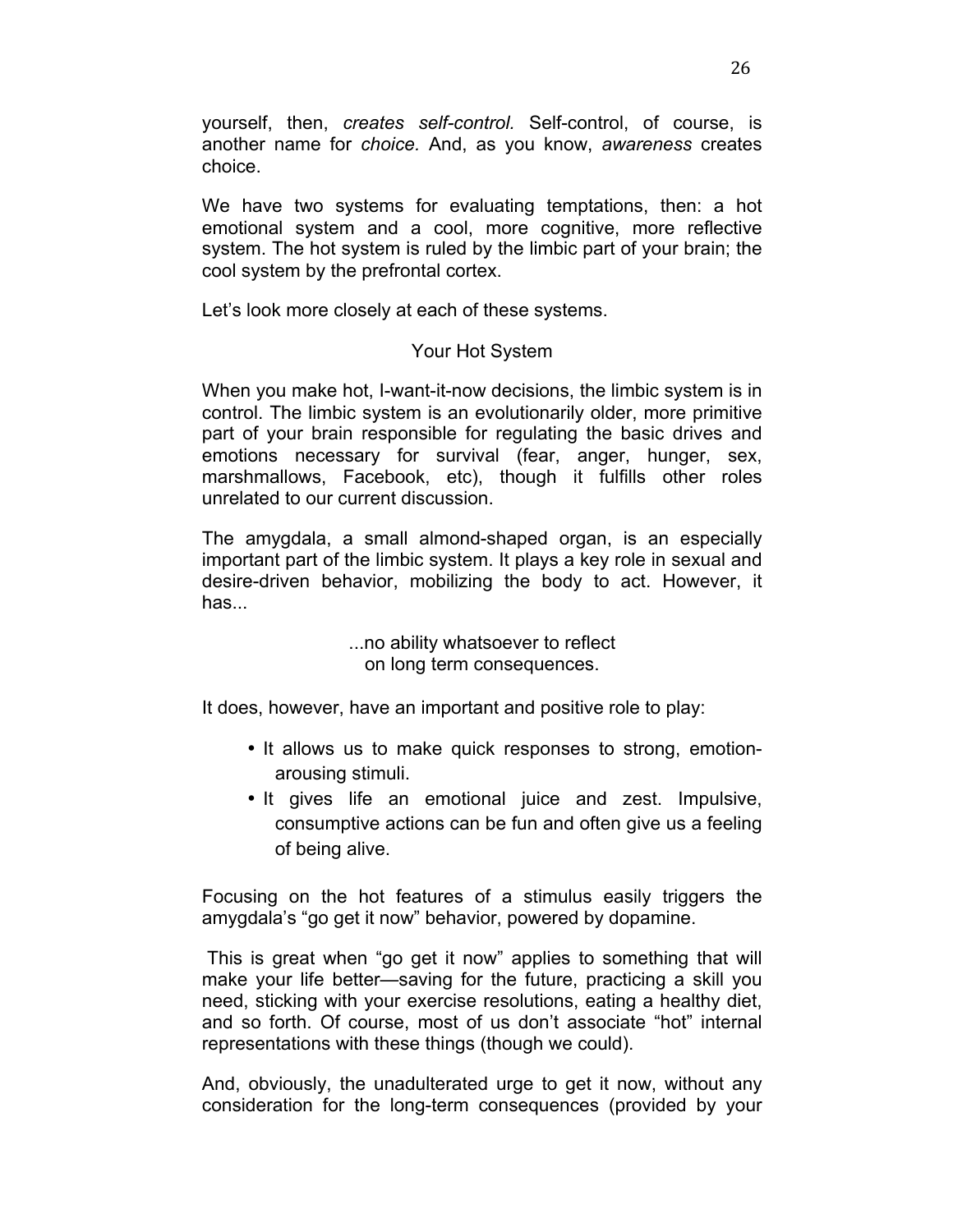prefrontal cortex) can create problems when your decision has...

...potentially negative consequences.

Another important finding: stress activates the hot system and makes the cool system more difficult to access. The more stressed you are, the more you activate your limbic ("fight or flight") system, and the more likely you are to give in to short-term desires and blow off long term consequences. Obviously whatever we can do to lower stress and become more resilient...

...is a terrific idea.

And guess what? Meditation is one of the greatest stress-reducers ever discovered (and, in my opinion, Holosync is the greatest *way*  to meditate).

Your hot system is great for survival situations, but it's not good at all for managing and attaining the long range outcomes you want. It's no good for planning, rational thinking, delaying gratification, or staying cool and calm in a challenging situation.

### Your Cool System

Your cool system is more complex. It's rational, cognitive, reflective, and slower to activate. It's also controlled by the most recentlyevolved part of the brain, the prefrontal cortex...

...the seat of self-regulation and willpower.

The cool system is great for future-oriented decisions and selfcontrol. High stress, though, dampens the cool system—which is why whatever we can do to relieve stress…

> ...increases the cool system's ability to operate effectively.

The cool system allows us to better regulate our thoughts, actions, and emotions. When activated, it can evaluate and overrule the hot system's "get it now" impulses, inhibiting actions that would interfere with our goals.

The cool system is also the source of creativity and imagination. It allows you to redirect your attention so as to flexibly change strategies, as needed, to help you get what you want. It's the source of...

...rational, reflective, strategic behaviors.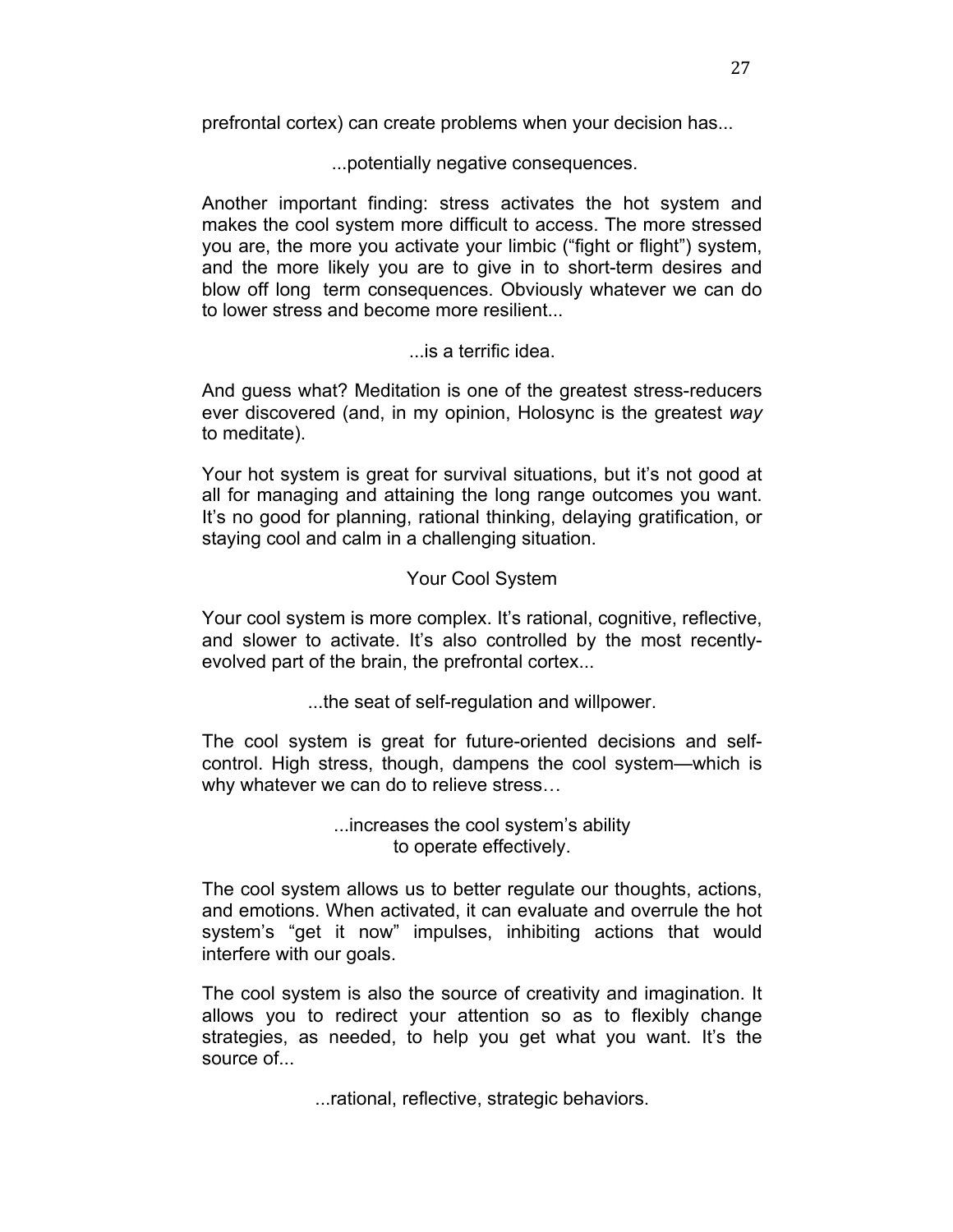The cool system and the prefrontal cortex don't fully mature until your early-to-mid 20s. No wonder you did so many dumb, risky things when you were young!

These hot and cool systems are polar opposites: As one becomes more active the other becomes less active. Obviously, for your own sake, you want to learn how to enhance your cool system so it can more effectively supervise the hot system.

Luckily, this isn't difficult. Meditation not only enhances the prefrontal cortex, it also creates more neural connections between the limbic system and the prefrontal cortex...

...allowing that supervision to work better.

Long-term stress is particularly damaging to the prefrontal cortex. This, of course, makes planning, delaying gratification, or long-term decision-making more difficult.

A weakened prefrontal cortex also makes it more likely that you'll become emotionally reactive when frustrated (i.e, allow your limbic system to call the shots), which makes it more difficult...

...to find creative solutions to life's problems.

It's no surprise that the effects of stress on the prefrontal cortex make it more difficult to hold a job, get a high school or college degree, sustain a marriage or other relationships, achieve longterm goals, or avoid those stupid decisions that "feel" right at the time...

...but end up having negative consequences.

Meditation, and especially Holosync meditation, rewires the brain and enhances the prefrontal cortex. Chronic stress also rewires the brain, but in a negative way. For instance, chronic stress causes the prefrontal cortex, and a part of the brain called the *hippocampus* (important for memory), to atrophy...

...while the amygdala increases in size!

Obviously, we want to limit stress and increase awareness. Luckily, meditation does both.

Well, that's all the time we have for today.

But before you go, I want to remind you that you are invited to try my audio technology Holosync free for 5 days.